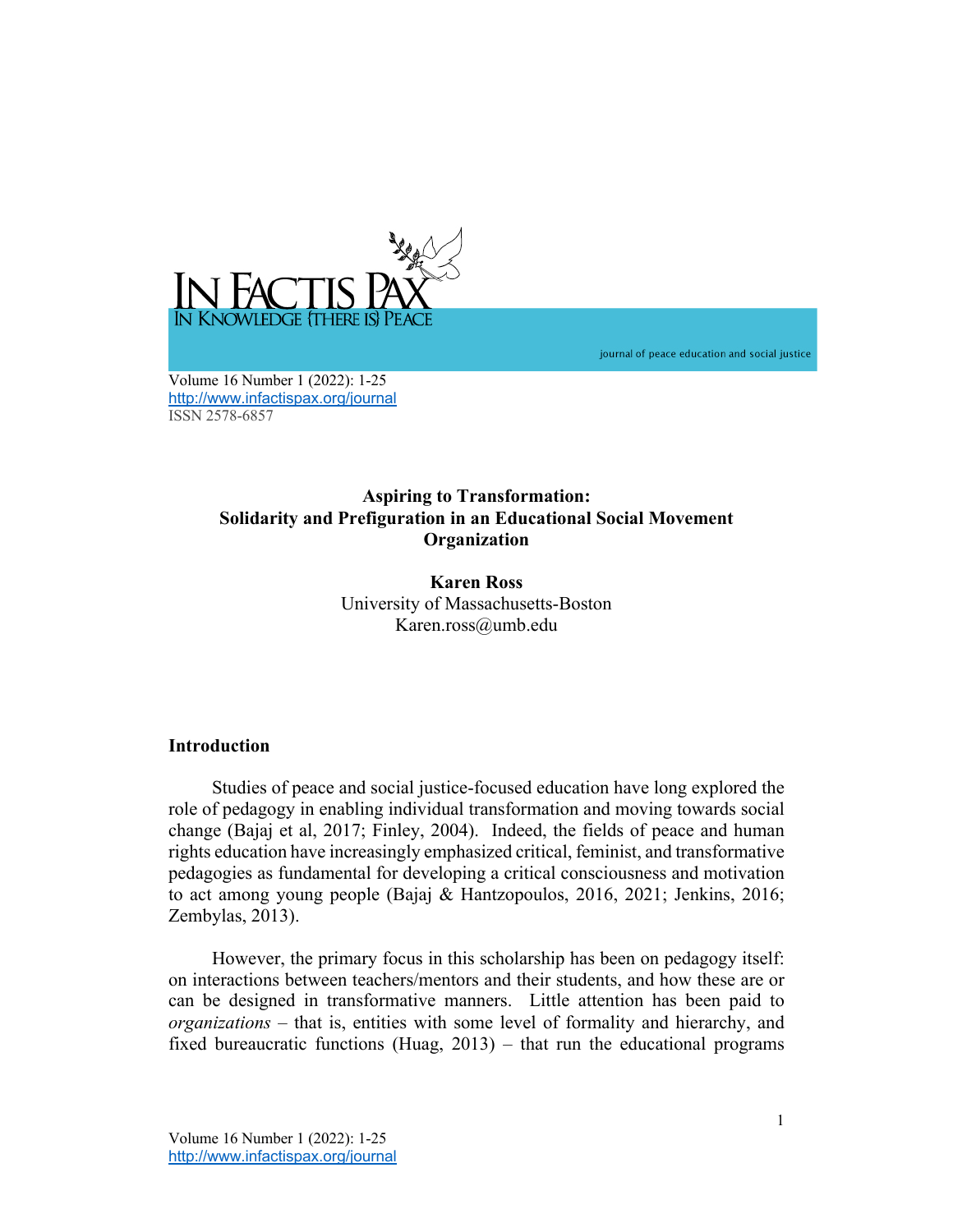where these pedagogies are put into practice. This is true even though we know that, especially in conflict areas, transformative education often happens outside of formal educational contexts (Bar-Tal & Rosen, 2009). In particular, scant attention has been paid to the way that organizations in conflict areas create conditions that both allow for transformative pedagogies to be implemented within their programs, and that enable these organizations, as hybrid educational-political organizations (Minkoff, 2002), to engage with external actors in contexts where their work is unsupported – even, at times, greatly opposed.

To address this gap, I explore the work of Sadaka Reut, an Israeli educational and social movement organization working with Jewish and Palestinian youth<sup>1</sup> and that is staffed and directed by both Jewish and Palestinian educators and activists. Using Sadaka Reut as an example, I ask two key questions: how do educational organizations formed across conflict lines develop a shared sense of solidarity and partnership that is modeled by its staff as part of its pedagogical approach? And how can these organizations interact with external actors that hold different values, in ways that remain consistent with their own values?

I argue that Sadaka Reut's *prefigurative politics* (defined below) serve the role of creating a strong sense of binational solidarity within the organization, and that this internal solidarity and sense of unity enables the organization to navigate the tensions between its own values and the values of state actors with which it must engage in order to recruit participants for its programming. In other words, prefiguration allows Sadaka Reut to be strategic in its actions when it navigates value tensions. My analysis suggests that we need to think about prefiguration as both an educational and political approach, and that we should view prefiguration as aspirational as much as it is performative. Further, my analysis illustrates the significance of internal solidarity for educational organizations working across conflict divides, as well as how such solidarity both shapes possibilities for engagement with the state and is shaped (and limited) by the broader socio-political context within which it functions.

The article proceeds as follows: I first discuss relevant literature for framing these questions. I then describe Sadaka Reut, the Israeli context within which it works, and the methodology used in this analysis, before focusing on the organization's internal dynamics. I consider the significance of Sadaka Reut's internal dynamics for how it engages with external actors before addressing challenges that the organization faces and implications for the work of educational

<sup>&</sup>lt;sup>1</sup> I use the term "Palestinian" in this article to refer to individuals who are citizens of Israel but who are of Palestinian descent. My use of this term (rather than "Israeli Arab" or "Arab citizen") reflects the self-identification of my participants.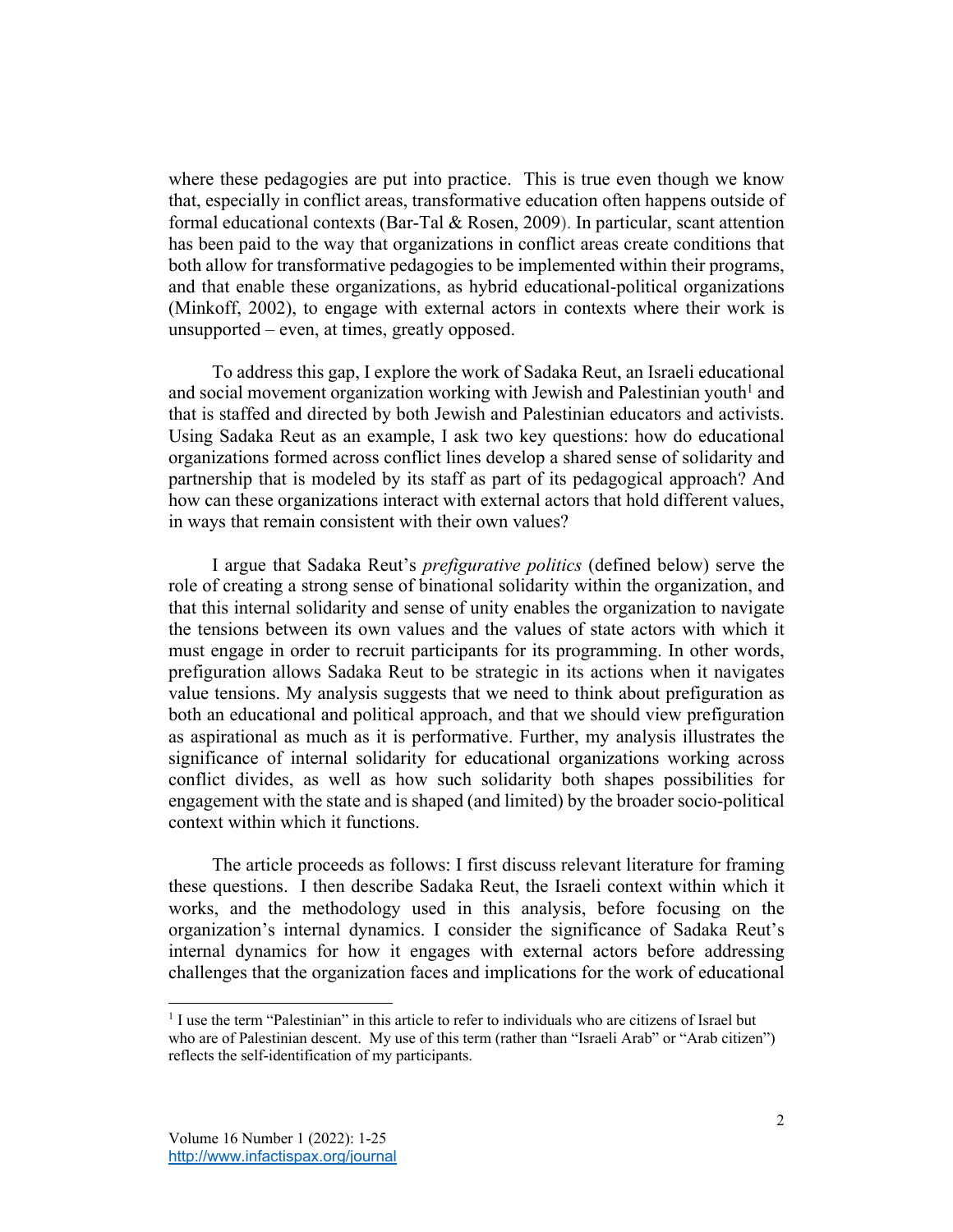actors in other contexts.

## **Prefiguration, solidarity, and the education-social movement nexus**

Three areas of literature provide a framework for exploring Sadaka Reut's work: the scholarship on prefiguration/prefigurative politics; literature on solidarity, particularly solidarity across conflict divides; and the burgeoning field of research on the connection between social movements and education.

### *Prefiguration as a movement ideology*

The concept of prefigurative politics, or prefiguration, is central to understanding the way that movements model the change they wish to bring about (Boggs, 1977; Gawerc, 2012; Leach, 2009, 2013; Tarlau, 2021). Essentially, prefigurative politics refers to a means-end alignment where movements embody the change they wish to see as a means of achieving the end of broader societal change (Leach, 2013). Vinthagan (2015) refers to the concept as normative regulation, or "building up the new personal habits and social institutions to replace the oppressive ones, in order to form the basis of a new society" (p. 271), using the example of the Brazilian Landless Workers Movement (*Movimento Sem Terra*, or *MST*) to argue that this approach creates a movement culture/belief system enabling successful strategic action.

Theory contends that modeling desired change strengthens movements internally (Ross et al, 2019), which in turn sets a strong foundation for engaging with external actors. The foundation that prefiguration creates for strategic engagement indicates that internal solidarity can build a strong framework for engagement with external forces (see also: Ackerman & Duval, 2005; Hallward  $\&$ Shaver, 2012), enabling navigation of value tensions in ways that are palatable to state actors but consistent with internal beliefs. Moreover, engagement with outsiders can enable further development and refinement of internal frameworks, thus creating recursive opportunities for visioning and modeling change. However, there is little literature on the nature of prefigurative politics within educational organizations, or within entities that aim to build solidarity across social identity divides or conflict lines.

## *Solidarity across conflict lines*

As Donatella della Porta (2013) notes, the internal dynamics of SMO culture and possibilities within them created for solidarity remain relatively unstudied, at least in Western contexts. The two primary emphases in existing literature are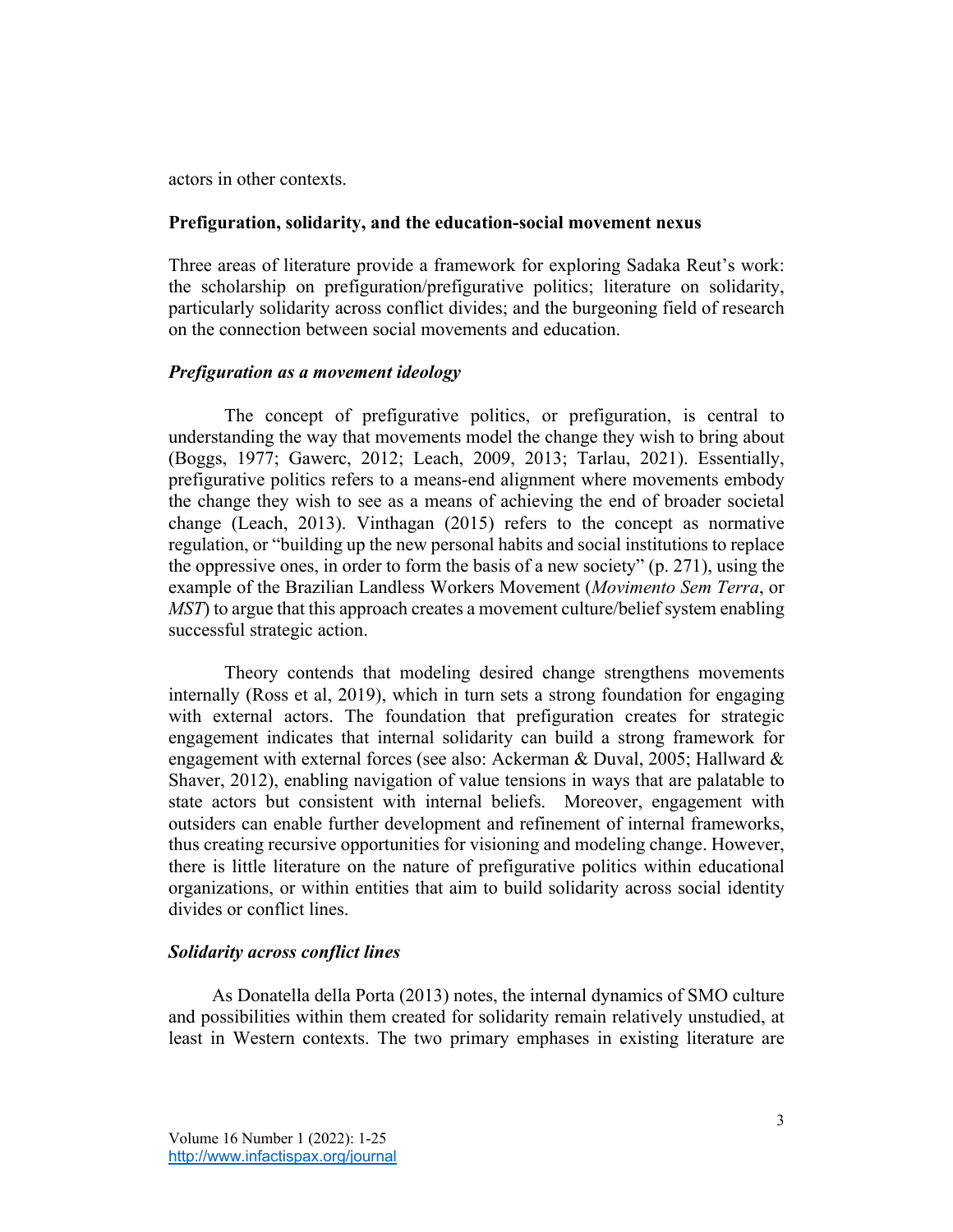organizational culture as characterized by democratic decision-making (e.g. Kew, 2016), and deliberative and participatory decision-making within movements (e.g. Buhlungu, 2009; della Porta, 2009; Polletta, 2002). In the context of movement work that occurs across social identity divides or between dominant and marginalized groups, particularly in terms of transcending power imbalances, existing scholarship points to a number of inherent difficulties. For instance, while diversifying movements through inclusion of privileged allies can create positive opportunities, it can also potentially undermine attempts to challenge dominant social policies and discourses or result in elites or members of dominant groups taking control of decision-making (Buhlungu, 2006; Marx & Useem, 1971).

Still, existing scholarship in both social movement studies and other fields provides insight into how cross-conflict solidarity can be negotiated in positive ways. Jill Bystzdzienski & Steven Schacht (2001) emphasize the importance of acknowledging the dynamics of difference by both understanding "the process of how one's own social statuses often inform one's relationship to others" (p. 10) and trying to see the world from perspectives of others; and by finding a common ground "by accepting and honoring those perspectives, experiences, and insights that are shared between them" (p. 10). Bystzdienski & Schacht also note that negotiation of difference is insufficient without simultaneously creating alternatives or working to transform existing structures (p. 11). Similarly, Einwohner et al. (2016) distinguish between *active* and *passive* solidarity: solidarity can only be characterized as active when it includes an intentional focus on confronting internal power dynamics and dismantling privilege (p. 10). In other words, active solidarity is not a "thing" but a *process* – ideally a deliberative process – that necessitates actively countering the silencing of marginalized groups. Solidarity requires acting to *change* power dynamics between dominant and oppressed groups, rather than simply working within the status quo. It is thus emblematic of a prefigurative approach where movements and SMOs deliberately work in ways that challenge the status quo as part of their strategy for broader change.

Empirically, Michelle Gawerc's scholarship on Combatants for Peace (CFP) and the Parent's Circle/Family Forum (PCFF), two of only a few joint Israeli-Palestinian organizations working against the occupation, illustrates how active solidarity can be engaged within conflict contexts. For instance, Gawerc (2018) describes steps taken to build trust and solidarity among Palestinian and Israeli CFP members, even as the risks each group faces differ. Gawerc suggests that explicit discussion of *what* creates asymmetry in the context of CFP's work, serves as a foundation for trust-building. She further notes that three measures help build Israeli-Palestinian solidarity despite asymmetrical risks: a clear commitment to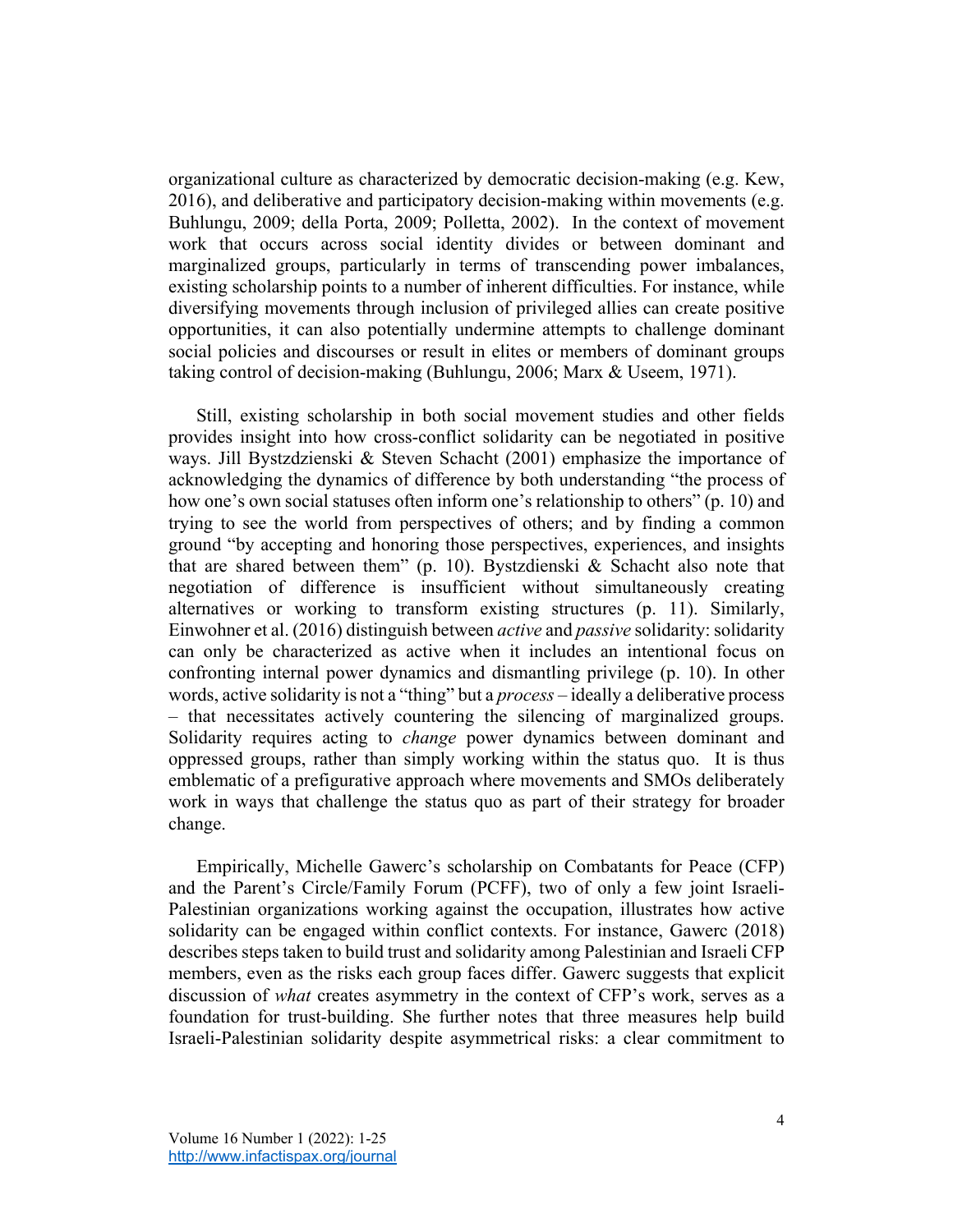shared goals; being willing to defend and support one another; and respecting the boundaries of engagement on both sides. This analysis is reinforced in Gawerc's discussion of collective identity formation in CFP and PCFF, which similarly emphasizes the importance of concrete actions taken by both Palestinian and Israeli activists, including actions taken solely by Jewish activists when Palestinians are unable to engage (Gawerc 2016, 2017).

Scholarship on feminist and queer activism offers further insights for examining the possibilities of solidarity and the prefiguring of alternatives to hegemonic power dynamics. Nira Yuval-Davis' (1999) concept of *transversal politics* challenges conceptions of "collective identity" within movements that ignore identity and interest differences (see also Rupp & Taylor, 1999; Steans, 2007), instead emphasizing difference as a basis for engagement. Empirically, Hewitt (2011) points to discursive framing strategies that transnational women's rights activists use to foster a sense of shared struggle across intra-movement differences, including process-oriented, *internally* focused frames that are "highly inclusive, broadly applicable, [and] indigenously generated" (88) and can be used to foster a sense of shared struggle that transcends intra-movement differences. Likewise, Weldon (2006) argues that within the movement against gender violence, cooperation has been achieved despite structural inequalities, due to inclusive norms providing a basis for cooperation. van den Brandt (2015), writing about religious-secular divides among feminist groups, also notes the significance, for solidarity, of actively engaging in creating discursive frames that deconstruct dominant norms. This conceptual and empirical scholarship challenges notions of solidarity that emphasize similarity rather than recognizing difference. As such, it offers a more nuanced framework for exploring the activation of solidarity within SMOs working across significant power differentials, and better understanding the nature of prefigurative politics in such contexts.

#### *Social movements, SMOs, and education*

Notwithstanding the significant body of literature that addresses prefigurative politics and solidarity across divides, little scholarship focuses on these issues within movements or SMOs that have explicitly *educational* as well as political orientations.

Historically, scholars connecting education to movement issues have primarily studied the influence of social movements on formal education (Niesz et al, 2018), focusing on challenges to dominant educational paradigms from civil society groups as well as larger movements. The scholarship illustrates two main forms of education-related social movements. First, there are those concerned primarily with the education system itself—e.g., the homeschooling movement (Apple, 2000;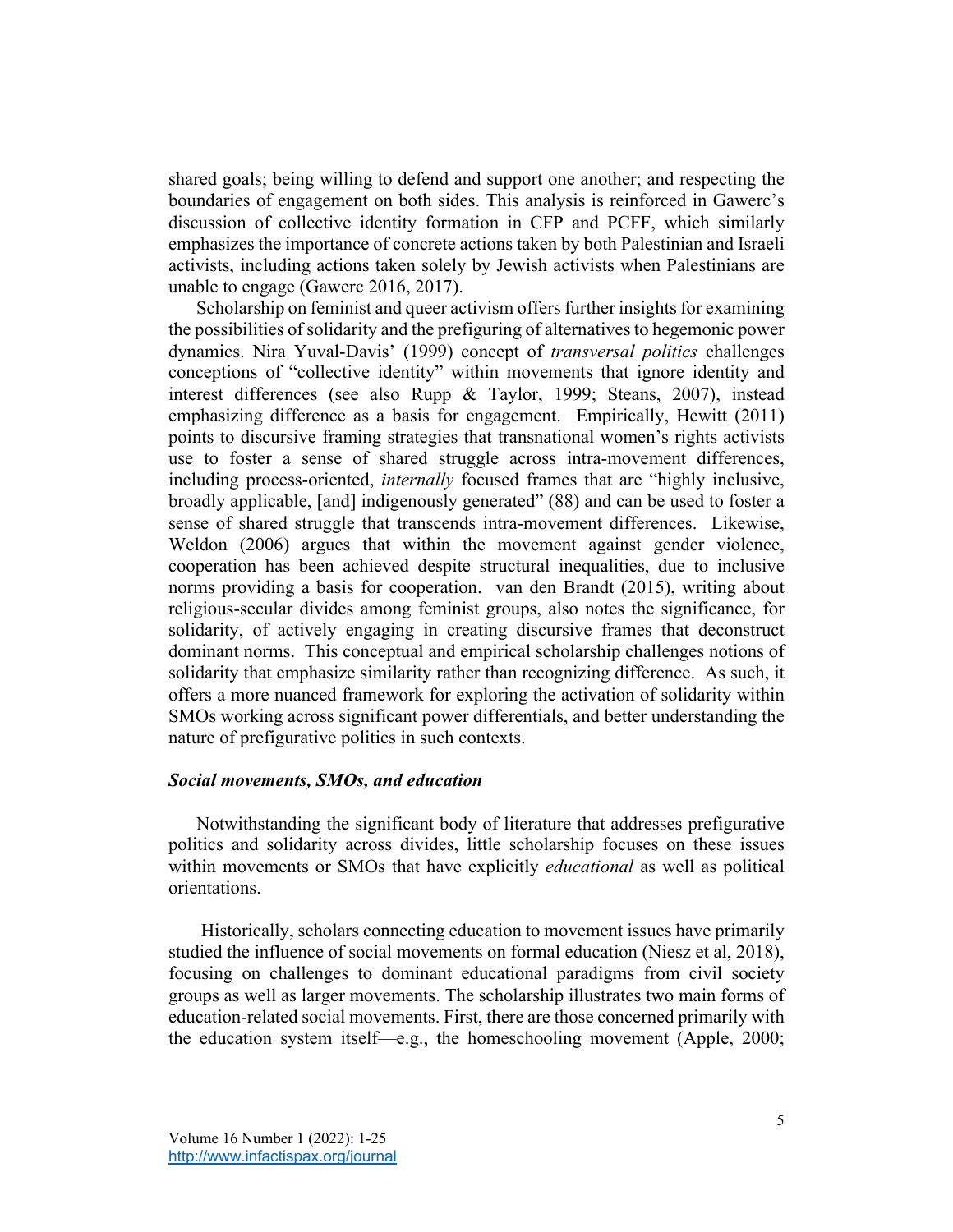Stevens, 2001) opt out movement (Pizmony-Levy & Saraisky, 2016; Pizmony-Levy & Cosman, 2017), or movements utilizing 'bottom up' community organizing for education reform (e.g. Kamber, 2002; Lopez, 2003; Oakes et al, 2008). Second, a range of organizing initiatives are connected to broader attempts at social transformation (e.g. Binder, 2009; Gaskell, 2008): as just one example, the emergence of school-based Gay-Straight Alliances (Fetner & Kush, 2007) can be understood as part of the broader movements for LGBTQI+ rights.

This scholarship provides important insights into the ways that education intersects with broader socio-political issues. However, most of this literature treats educational institutions as separate from their challengers and indicates that movements engaged with education and state actors operate in opposition to one another. An important exception is Rebecca Tarlau's (2021) research on the Brazilian Landless Workers Movement (MST) and the National Program for Education in Areas of Agrarian Reform (PRONERA). Tarlau explores a combination of simultaneously collaborative and contentious set of movement strategies by MST/PRONERA leaders for institutional engagement that she calls "contentious cogovernance," illustrating the way that this combination of strategies works as a set of tools "not only for improving educational equity but also for increasing the strength and coherence of social movements themselves" (p. 2). In other words, Tarlau argues that by partnering with education officials, even when conflicts exist in that partnership, movements and movement organizations can enter institutions where they are able to demonstrate the values that form the basis for prefiguring the change they wish to see.

While Tarlau's research helps us understand the integration of social movement and educational spheres, it remains focused on the movement-state dynamic with respect to making changes in the realm of formal education. Further research is needed to understand how movement organizations, particularly hybrid organizations (Minkoff, 2002) with both educational and political missions, navigate relationships with state actors. Additional research is also necessary to clarify the significance of prefigurative politics within these educational SMOs for success in navigating these relationships, as well as in enabling them to succeed pedagogically in their educational work.

I address these gaps in this manuscript by focusing on what Sadaka Reut, as a movement organization with both educational and political goals, does to prefigure an alternative vision of society at an organizational level. I show how Sadaka Reut builds internal cohesion among its binational staff in a way that demonstrates a set of values connected to cross-identity group solidarity; this cohesion among staff enables the organization to navigate value tensions in its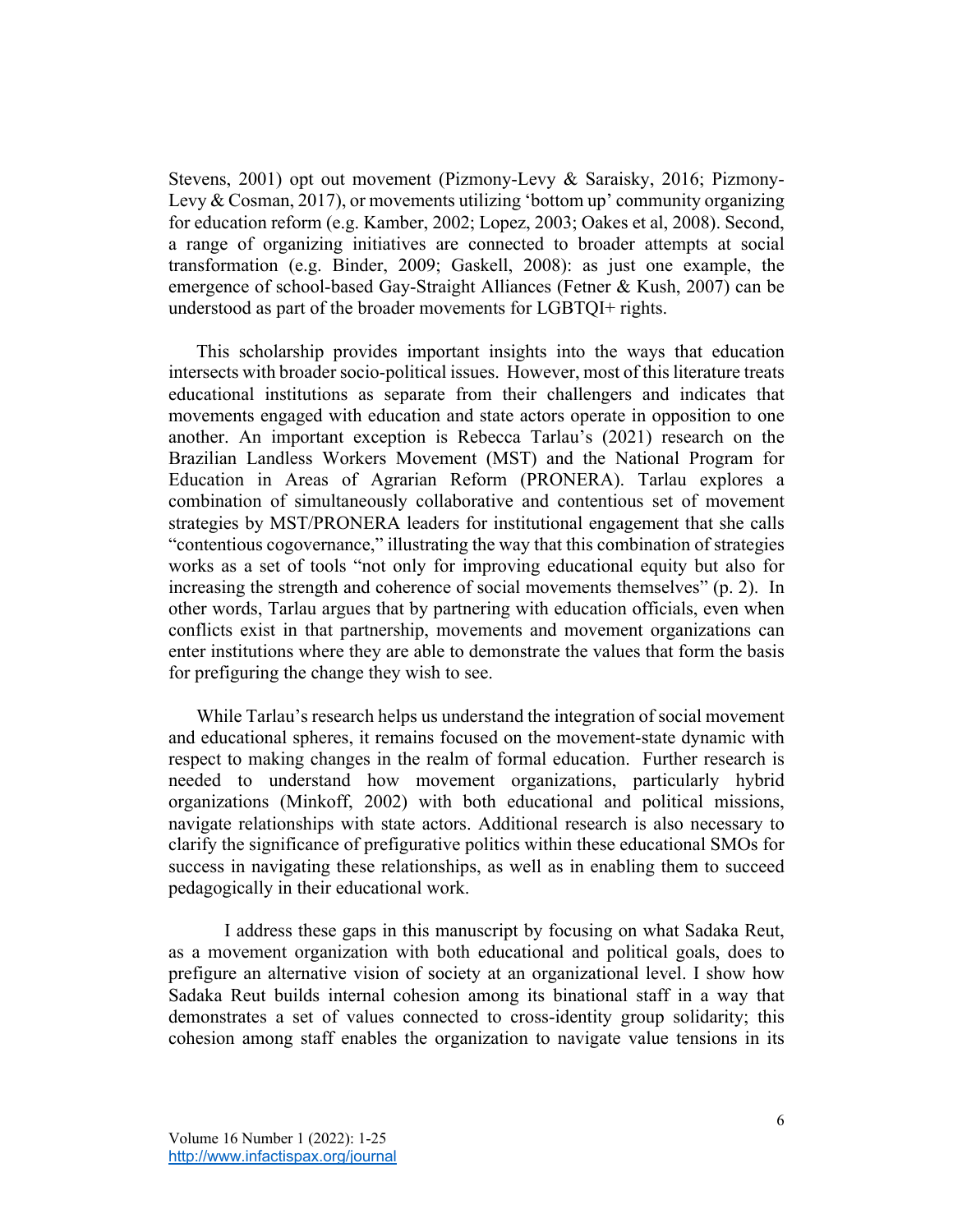interactions with state actors, in particular education officials in schools, in order to recruit participants. I argue that as an educational movement organization, Sadaka Reut engages in a set of prefigurative strategies among its staff that enable it to successfully interact with external actors even when there are tensions between the organization's internal values and the values characterizing both the actors it partners with and Israeli society writ large. In my analysis, I show how Sadaka Reut's prefigurative strategies, while constrained by discourses in the broader political sphere, serve as a foundation for building solidarity within the organization and therefore for interacting with external actors in ways that allow for recruitment of participants and thus potentially for broadening the scale of the organization's values.

## **Sadaka Reut and the Israeli context**

Discussion of Sadaka Reut's work must be preceded by an introduction to the Israeli context and the relationship between Israel's two primary ethno-national identity groups: Jewish citizens and citizens who largely identify as part of the Palestinian collective. This relationship is characterized by a severe power imbalance, where, most fundamentally, Jewish citizens hold rights as a *collective*, while Palestinian citizens hold citizenship rights but only at the individual level (Shafir & Peled, 1998). Concretely, discrimination against Palestinian citizens is a norm of Israeli society and occurs at an institutional level across almost all sectors (e.g., Coursen-Neff, 2004; Rabinowitz, 2001; Rouhana, 1997), as well as via vandalism and physical violence against individuals.

The power imbalance between Jews and Palestinians in Israel further manifests in dissemination of collective narratives: dominant ethno-national discourse in Israel privileges beliefs that emphasize Jewish victimization while simultaneously de-legitimizing the Palestinian historical narrative (Bar-Tal, Halperin & Oren, 2010). Palestinian citizens learn about Jewish history and culture in school but receive little or no instruction about events important to the Palestinian nation, while schools in the Jewish sector follow a curriculum steeped in Jewish discourse. Likewise, although Arabic is recognized as a language with special status in Israel, few Jewish citizens speak it, while Hebrew is required for full participation in Israeli society (Rouhana, 1997). In sum: while Palestinian citizens must be familiar with Jewish norms and the Hebrew language to succeed in Israeli society, little value is placed on their own history, language, or culture.

These imbalances exist within a broader Israeli context that is dominated by the military. Conscription to the Israel Defense Forces is mandatory for men and women within Israel's Jewish community; military service is central to civilian life,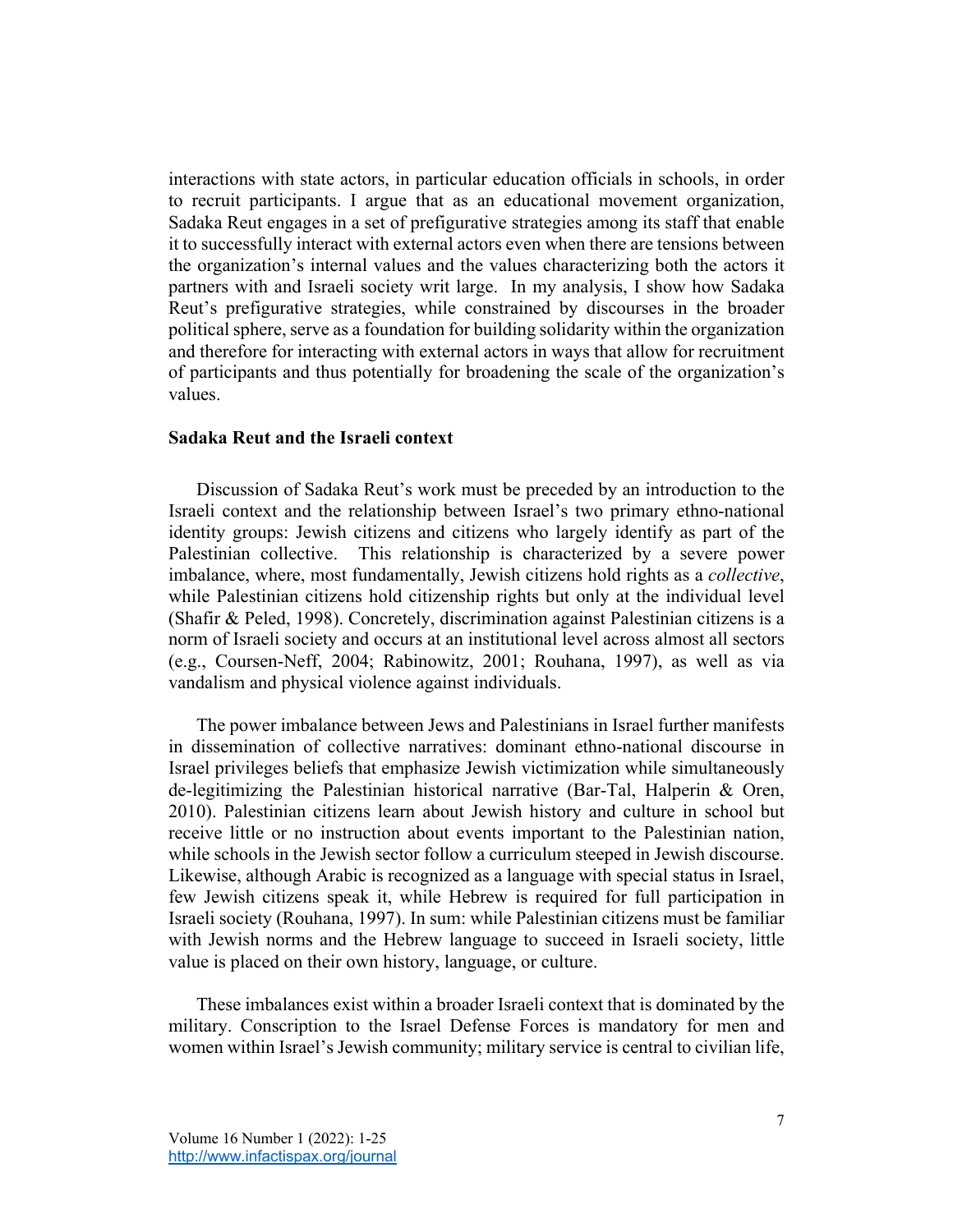even as its existence serves as an anathema for the Palestinian community. Thus, as Hila Amit (2018) notes, "the army itself is a symbol of normative behaviour in Israel" (80).

In this context, organizations challenging dominant norms – about narratives, language, military service, and so on – face a particularly difficult task. Indeed, Hila Amit (2018) suggests that working against dominant norms is so challenging as to only be possible by removing oneself from the Israeli context. In other words, creating alternatives to Israel's dominant norms from *within* Israel is nearly impossible. And yet, collective action has occurred in Israel for decades, including by the aggregate of activist groups, individuals, and the field of organizations (Levitsky, 2007) that make up Israel's "peace movement", and that have worked against Israel's occupation of the West Bank and Gaza Strip and, more recently, against unequal treatment of disadvantaged groups within Israel (Cohen, 2019; Fleischmann, 2016; Hall-Cathala, 1990; Herman, 2009).

Sadaka Reut (named for the Arabic and Hebrew words for "friendship"), one SMO within this movement, is a veteran Israeli organization founded in the 1980s by a group of Jewish and Palestinian citizens. Sadaka Reut brings together Jewish and Palestinian staff (all citizens of Israel) for educational work based in a mission "to educate and empower Palestinian and Jewish youth to pursue social political change through bi-national partnership."2 While its primary focus is educational, Sadaka Reut's political work at an organizational level, and its emphasis on motivating young people to envision and create an alternative to the status quo – much as the organization itself aims to embody a different vision of society – situate it as a social movement organization within the broader movement, along the lines what Isaac at al (2021) refer to as a "social movement school." It is within this framework that I explore Sadaka Reut's prefigurative strategies, and how its internal work, both organizationally and in its pedagogical modeling, shape the way it navigates external engagement – particularly in a socio-political environment that has grown less open to joint Jewish-Palestinian initiatives in recent years.

## **Methodology**

Data for this manuscript draws broadly on a decade of research with Sadaka Reut, which has previously explored Sadaka Reut's pedagogical approach and the extent to which its programs have motivated participants to continue working for socio-political change (for more on the organization's pedagogical approach and its impact on participants, see Ross & Lazarus, 2015; Ross, 2017, 2019). The

http://www.reutsadaka.org/about-us-2/, accessed September 21, 2021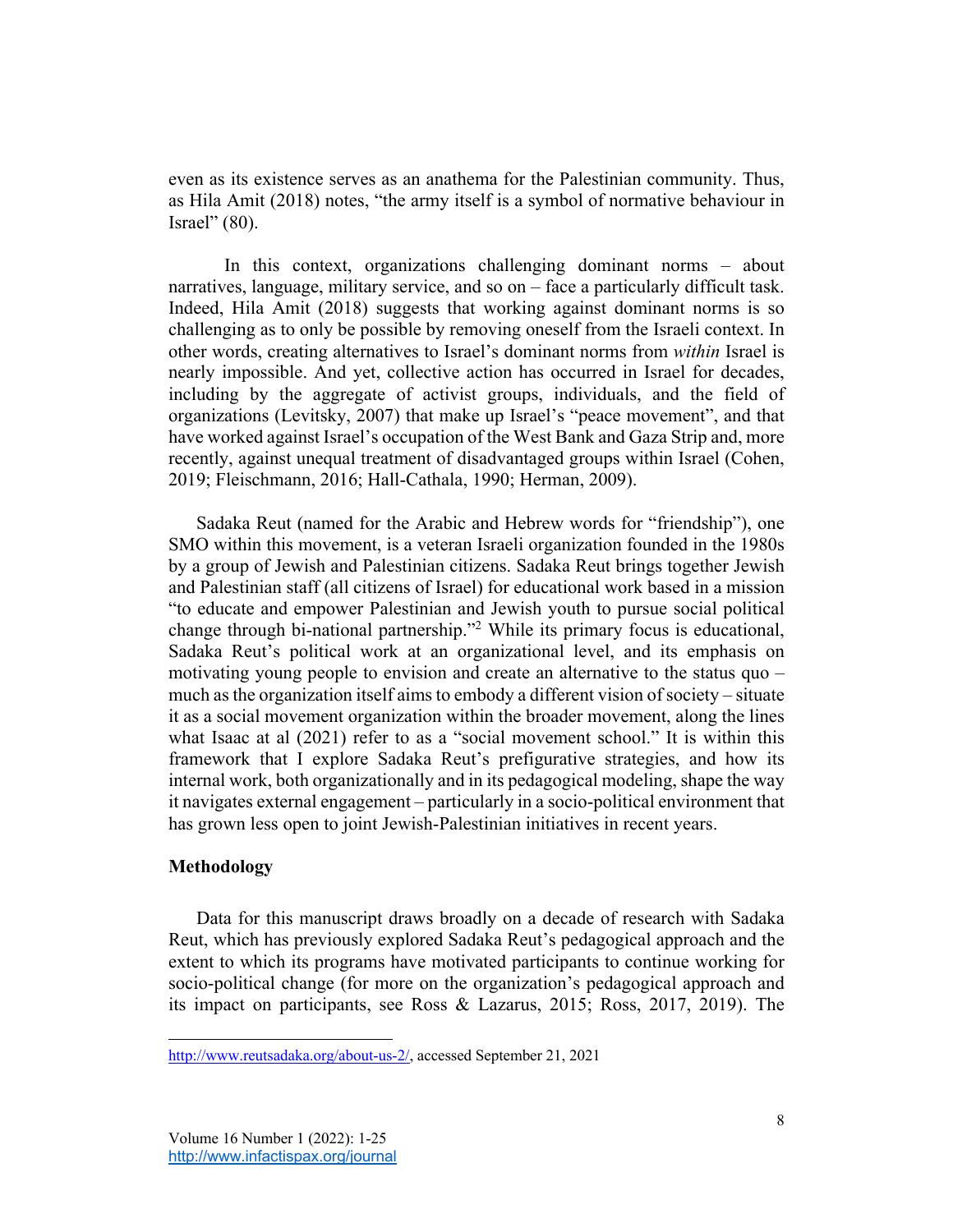present analysis is based primarily on interviews conducted in 2018 with all of Sadaka Reut's full-time staff (administrators and program coordinators) and with all but one of its board of advisors. Interviews were conducted with 15 individuals (8 Jewish, 7 non-Jewish; 8 staff, 7 board members) and addressed participants' understandings of the dynamics of internal Jewish-Palestinian partnership and the implications of this partnership for building relationships externally. The semistructured nature of these interviews enabled participants to take the conversation in directions of their chosen within the broad areas of research focus. Interviews ranged from approximately 40 minutes to 1.5 hours; all were conducted in Hebrew in either Sadaka Reut's offices or in an alternative location of the participant's choosing, recorded with an audio voice recording device, and transcribed verbatim.3

I analyzed the transcripts using reconstructive hermeneutic analysis (Carspecken 2007, 2008), a set of techniques that emphasize reconstructing meaning by making explicit participants' implicit understandings. Within this framework, I examined my data holistically. My analysis began by writing reflections following each interview; once interviews were complete, I read interview transcripts in full and wrote memos discussing potential angles for exploration. I then coded my data line-by-line using an open, emergent approach, generating new codes and sub-codes as needed before refining thematic categories in further analysis.

I utilized several techniques to support my interpretations (Lincoln & Guba, 1985). First, although my interviews occurred over a period of only several weeks, my prolonged engagement with Sadaka Reut since 2009 (and my personal connections to Israel as a citizen who lived there for many years) provide confidence in my understanding of organizational norms and of the Israeli context. I triangulated interview data with data from other sources, <sup>4</sup> including from earlier fieldwork. Given my ongoing work with Sadaka Reut, I also relied on peer debriefing to help minimize bias in my interpretations. Finally, ongoing discussions

<sup>&</sup>lt;sup>3</sup> A native Hebrew speaker, I conducted all interviews myself. Interviews were transcribed in Hebrew and translated to English only when necessary for quotations. I relied upon the help of an additional native Hebrew and fluent English speaker to ensure the accuracy of my translations and suggest possible wording when I was not certain how best to translate a Hebrew phrase.

<sup>4</sup> In addition to interview data, I collected a range of materials from Sadaka Reut, including: internal monitoring reports; transcripts of recorded program meetings; lesson plans; and transcripts of interviews conducted as part of external evaluations. In addition, in June 2015, I participated in the last of a year-long series of training and debriefing sessions held for all Sadaka Reut facilitators. The following year, I attended the 3rd of 4 weekend-long strategic planning sessions organized for Sadaka Reut staff and board members as a part of an ongoing strategic planning process.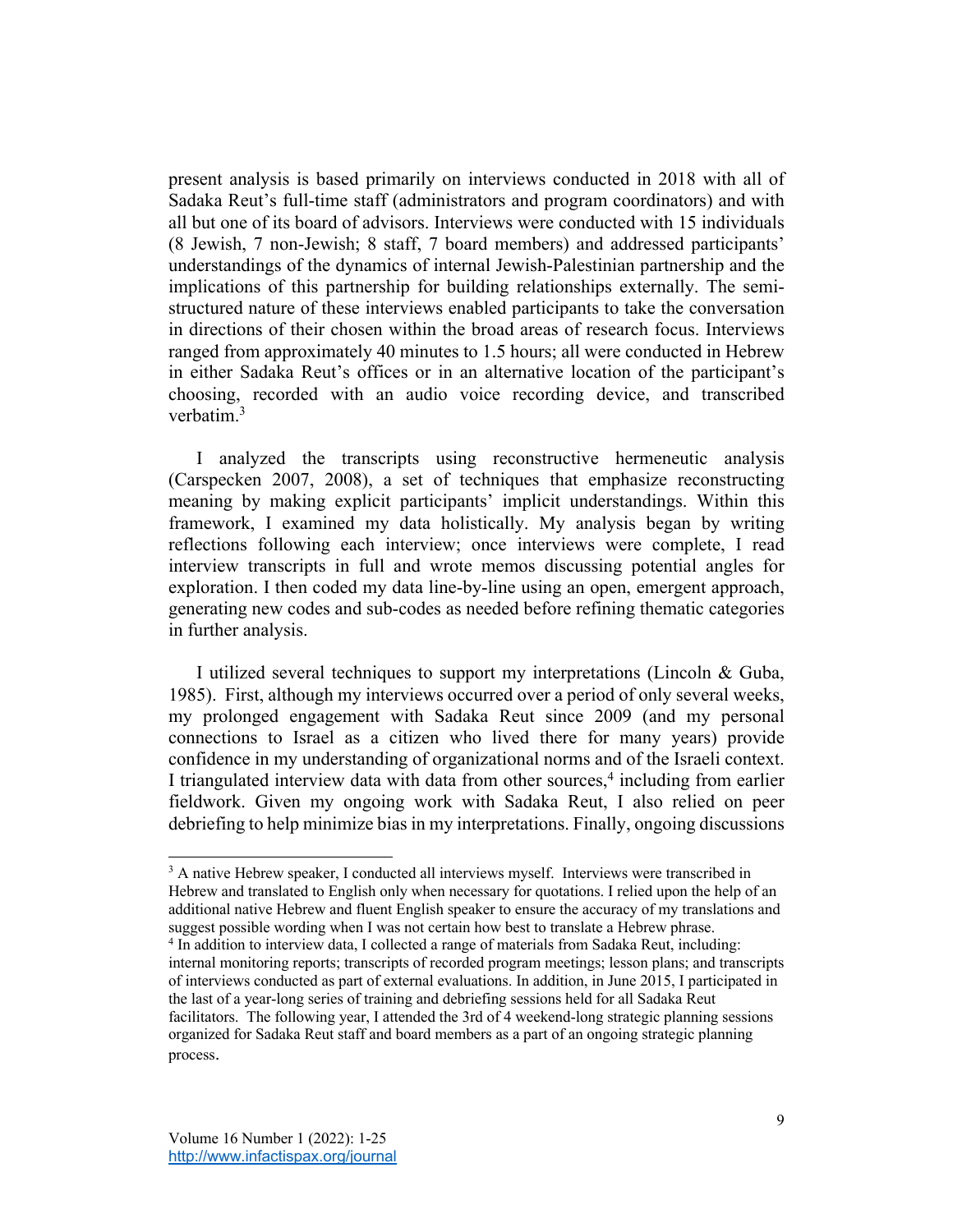with Sadaka Reut staff served as a form of both preliminary analysis and member checking. These discussions continued into late 2019, including in the form of organization-wide discussions and strategic planning sessions, based upon the findings I discuss below.

## **Prefiguring a more just society: solidarity in Sadaka Reut**

In the following pages, I critically examine what prefiguration looks like within Sadaka Reut. My analysis focuses on three elements that form the basis for establishing the cross-identity solidarity Sadaka Reut aims to model as an alternative to existing dynamics in Israeli society: decentering dominant narratives, amplifying Arabic use, and blurring personal and professional lines. I argue that the sense of solidarity that these elements provide internally within Sadaka Reut not only serves as a counterpoint to dominant dynamics in Israel, but also enables the organization to navigate relationships with external actors, even when this requires strategies that at first glance seem to contradict Sadaka Reut's values.

#### *Setting the stage: Creating a culture of reflection*

A sense of solidarity among Jewish and Palestinian staff is modeled through an environment of continuous reflection and questioning, formally (in staff meetings) and informally among individuals, as well as in the pedagogical approach Sadaka Reut staff use with program participants. As articulated during interviews, these ongoing conversations are perceived as providing an alternative to dominant power structures in Israeli society and prefiguring a society characterized by Jewish-Palestinian equality. Ilana,<sup>5</sup> a Jewish staff member, illustrated what this looks like in practice by noting that it requires constant attention to decentering her perspective. She stated that as a Jew, "I need to be sensitive and pay attention all the time…it challenges me…and everyone who is around me, and…it requires me to look at things differently." Ilana also noted that she holds ongoing conversations with her Palestinian co-coordinator about what to present to program participants and how to discuss issues, including in terms of how to create space for conversation within the group of youth they work with; this requires her to put aside *her* view of doing things in favor of finding *joint* approaches.

Prefiguring solidarity necessitates that joint efforts reflect shared decisions at both pedagogical and organizational levels. Shlomit, a Jewish staff member, echoed Ilana's comments about the significance of transparent conversation with her co-program coordinator. She noted that talking through disagreements not only

<sup>&</sup>lt;sup>5</sup> The names of all individuals quoted have been changed.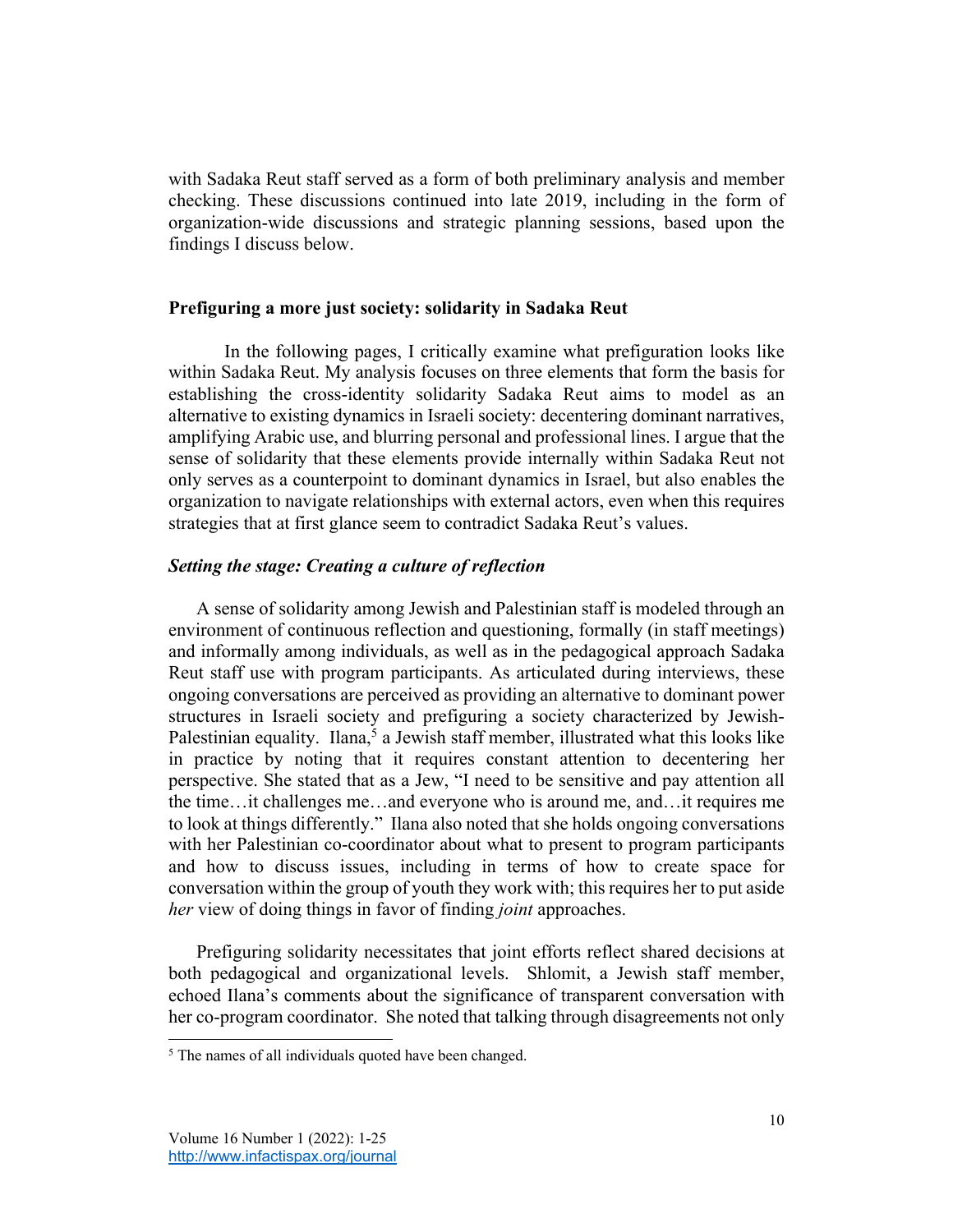helps her "think outside [my] assumptions" but also lends significance to pedagogical decisions she and her Palestinian partner make, because "it's felt that…we really want to create something together." At the organizational level, Hend, a Palestinian board member, said that "discussions about everything" in Sadaka Reut include issues not often addressed transparently among all organization staff, such as decisions about funding. For instance, Hend reflected on discomfort felt by several staff and board members about a USAID-funded program the organization was implementing, and explained that a conversation was held about this discomfort, open to all staff at Sadaka Reut. Not only was an open conversation held, but it ultimately resulted in a decision to stop accepting USAID funds, illustrating how Sadaka Reut's dialogic culture helps strengthen the sense of belonging and solidarity within the organization.

Finally, several individuals noted the significance in Sadaka Reut of being able to voice disagreements about socio-political issues present in Israeli society, both in terms of modeling an alternative to the (lack of) discussion about such issues in other contexts, and in terms of strengthening the sense among Sadaka Reut staff that they are a collective. Munder, a Palestinian staff member, stated that the process of disagreeing is, by necessity, "a kind of dialogue that speaks about everything," and noted the importance of staff "bring[ing] all of the world of the substance" into the dialogue process. He used the example of gender, explaining how paying attention to *who* speaks and *how often* helps foreground issues of equality, showing that the norm of attentiveness to both form and substance when discussing issues is central to building solidarity within Sadaka Reut:

We have a sort of culture among us, of certain understandings related to gender balance or related to how much I take from the circle or in terms of the amount of time that I speak…Things like that, that create a kind of culture that brings [into the conversation] the entirety of the content [we deal with], all our beliefs, all of our principles, as an organization. And that's a model for real partnership.

For much of the staff, this ongoing reflection about social issues also is significant in explicitly prefiguring an alternative to existing power dynamics in Israel. Lucy, a Palestinian board member, said:

Because our reality is of a conflict, you can't just leave [equality and partnership] alone. …It's something that, because you're working within the framework of power dynamics that exist in reality, but you're trying to create something different, you constantly need to be aware of the something different that you're trying to create...So you constantly need to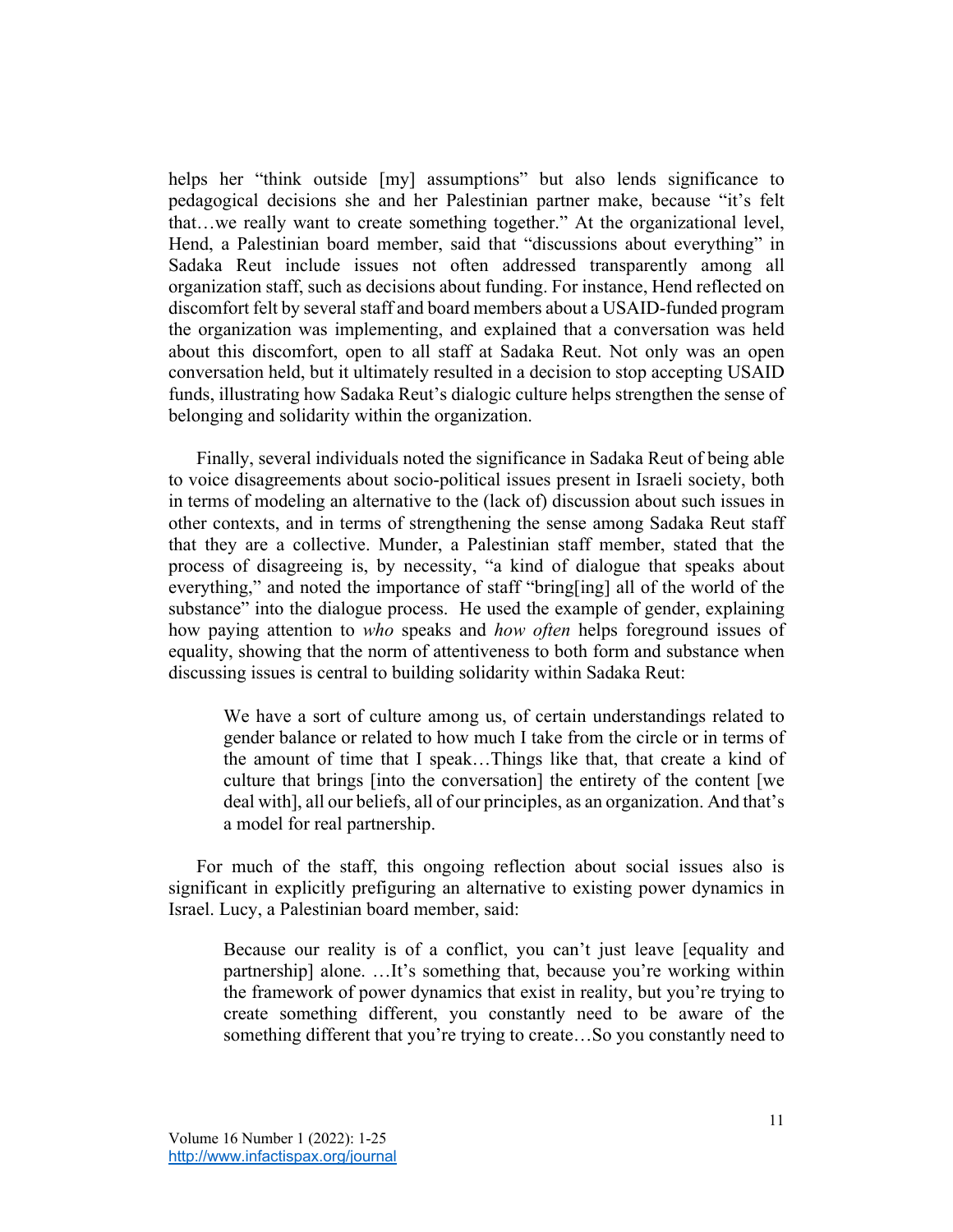work on it.

Likewise, Yael (Jewish), also a board member, noted that Sadaka Reut's uniqueness lies in creating space for "bringing everything" to the table; this creates an opportunity both for understanding the challenges of working together, and most significantly, *for creating a desire to do so*. In other words, Sadaka Reut presents a contrast to Israeli society in enabling difficult issues to be addressed (when they usually are not), and also in creating space for choosing to jointly engage in making change. As Yael stated,

When people work together, and do the educational work of getting to know one another, learning the narratives of the other nation, speaking about the conflict, speaking about the difficult things, speaking about identities…when you do these things you learn that's it's a choice, a very complicated choice, and very challenging to say, 'These things exist, we don't think [these things] make us enemies, and we want to live together and work together.'

Choosing to work together as Jews and Palestinians is a process Sadaka Reut staff and board members must constantly navigate. By doing so in the ways that Yael lays out, the organization solidifies a core value: engaging difference within a shared vision – a value that is itself a core element of Sadaka Reut's pedagogical model (Ross, 2013, 2017). This creates a space for balancing different needs and strengthening the sense of a collective – a counter to the segregation within Israeli society as a whole.

## *Linguistic equality: Arabic in the organizational context*

A second element strengthening solidarity within Sadaka Reut is its normalization of Arabic language use. While approximately 20% of Israel's population speaks Arabic, the language holds second-class status compared with Hebrew (Saban & Amara, 2002) and in recent years lost its status as an official language.<sup>6</sup> Thus, attempts to equalize use of both languages are, as Grace Feuerverger (2001) argues, "a powerfully subversive act" (p. 62), and another channel via which alternatives to societal dynamics can potentially be actualized. Within Sadaka Reut, an alternative is created by the fact that hearing Arabic

<sup>6</sup> Arabic was recognized as an official language in Israel from the founding of the State in 1948; however, in 2018 a bill passed by the Knesset (Parliament) downgraded Arabic to a language with "special status" (see https://www.languagemagazine.com/2018/08/14/arabic-downgraded-inisrael/, accessed October 14, 2021).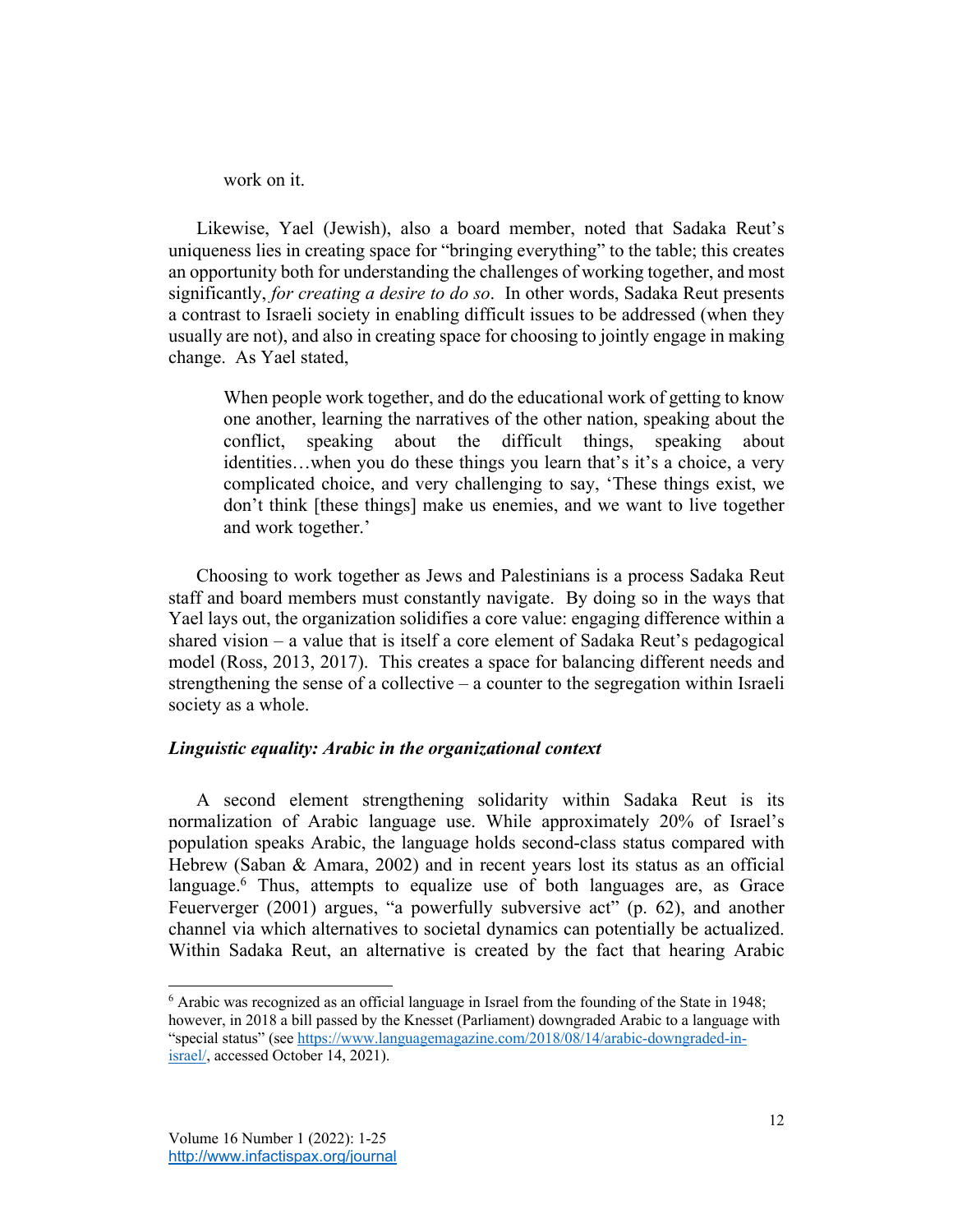requires non-Arabic speakers in the organization to experience, in some small way, what it feels to be outside of the dominant group. More broadly, staff use of Arabic is also tied to enhancing the status of the language across Sadaka Reut as a whole, including for program participants who quickly become used to dual-language conversations happening within their groups.

 Ilana explained the significance of hearing Arabic, emphasizing that as a non-Arabic speaker, "there's a certain lack of comfort [when Arabic is spoken]…as someone who doesn't understand what's being said." She acknowledged that this discomfort enabled her to better understand and thus empathize with what Palestinians experience every day: "There's something about understanding…to feel this discomfort, somehow I can understand the other within this experience."

For others, Arabic use within Sadaka Reut is significant because of its potential for increasing the status of the language. For instance, Liana, a Jewish project coordinator, spoke about how she and her co-coordinator had started the year with their participants by talking about the importance of language and more significantly, "our responsibility as Jewish [staff members] to learn Arabic…and what responsibility our participants have [to do so as well]." Nadav and Liana, Jewish staff members, also noted the importance of Jews learning the language. Liana stated, "I can talk as much as I want to about partnership, but the moment that someone has to translate herself every time for me to understand her, then there's a kind of partnership that isn't yet entirely equal." In other words, for Liana as for other Jewish staff members, partnership requires linguistic equality, which necessitates Arabic use by both Jews and Palestinians. This means all staff in Sadaka Reut should have at least some facility in both languages.

#### *"Everyone here is my partner": Blurring professional/ personal relationships*

Finally, a significant basis for solidarity within Sadaka Reut is a sense among staff that they are a "family," characterized by strong relationships and a general lack of hierarchy. These are characteristics that help create partnership and commitment among activists (see Nepstad, 2004), and, given the Jewish-Palestinian rift in Israeli society, are significantly different from the dynamics of most contexts where both Jews and Palestinians interact.

Ameena, a Palestinian staff member, emphasized the importance of fluidity between personal and professional relationships within Sadaka Reut: "[It's important]…that in our staff meetings you can get upset, or say something, like, criticize, but afterwards [you] can go and drink a beer with these same people." To illustrate this, Ameena gave the example of attending events like birthday parties, or outside political initiatives, to deepen personal relationships between herself and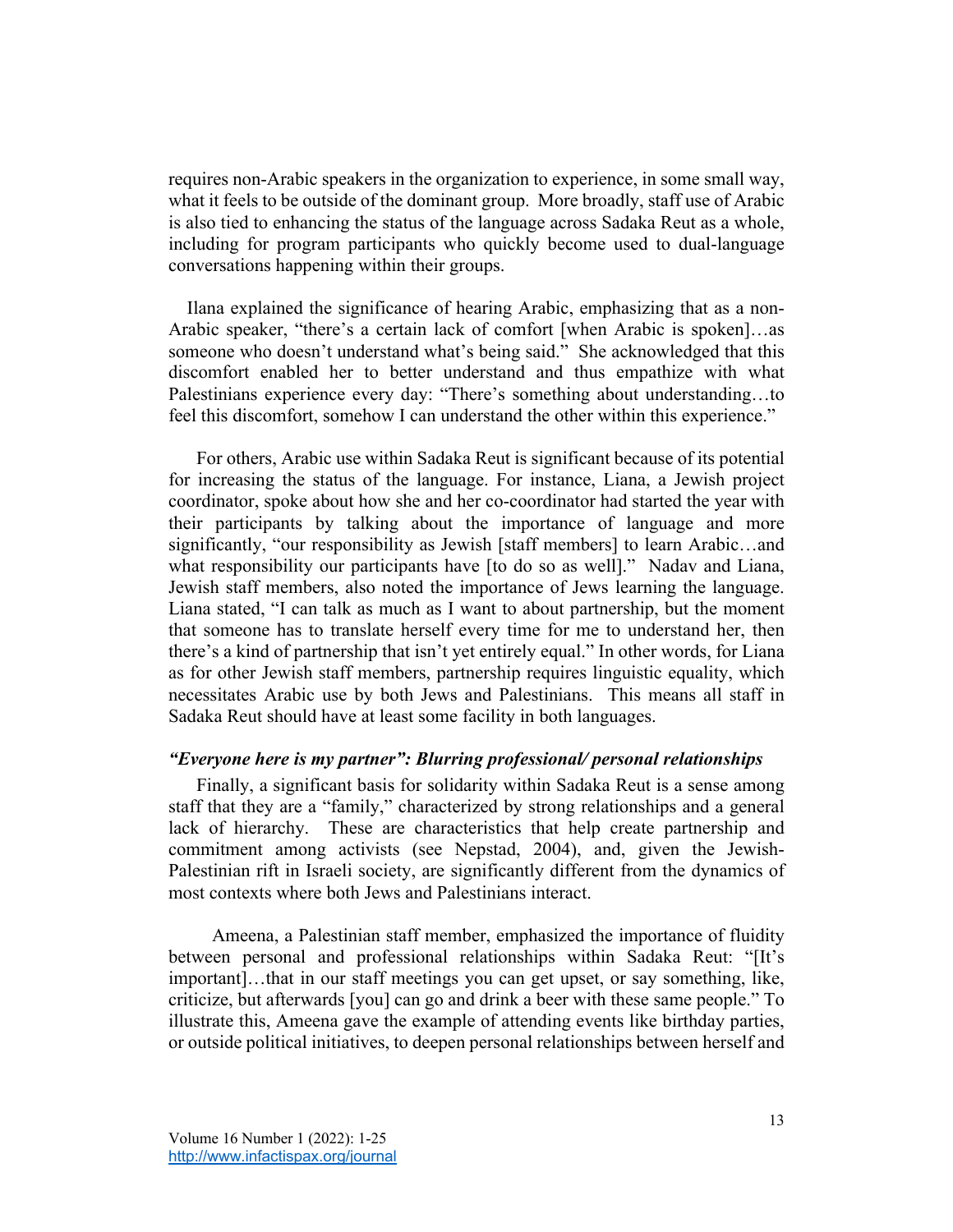#### co-workers.

One of Sadaka Reut's co-directors noted that blurring roles is particularly important in Sadaka Reut specifically because it is both an educational organization and a binational, political organization. She said, "What lets a binational organization survive is…less hierarchy." She continued, stating that because of challenges staff face from others due to their political ideologies, "here's the place to talk…where it's protected, safe, you can say what you want… with the professionalism comes also the friendship." Furthermore, this blurring of hierarchy is modeled for participants in the organization's educational programs, which are co-facilitated: "If it's not in partnership, it won't work. So you need to know how to blur the boundaries of that hierarchy."

Others also affirmed the importance of blurring professional and personal roles. Ilana said, "What I love [about Sadaka Reut], it's a declaration of the organization that in order to engage in partnership the way it needs to be done, it's not possible for one person to be superior to another or lead another." Likewise, Ina asserted that the sense of family in the organization was important for letting her be her authentic self. She noted that in other contexts, "I didn't have that space. It was always…what's at home is at home, and what is at work is at work." Within Sadaka Reut, on the other hand, "[T]here's the space, and the openness to listen."

Finally, Yael, who was a long-time Sadaka Reut participant prior to becoming a board member, said that blurring roles creates a community among individuals – participants as much as staff and board members – that they continue to be part of even when no longer directly involved with Sadaka Reut. Being part of this community is important, Yael suggested, because it adds to the sense that members of that community are partners in their endeavors. In other words, its helps scaffold and reinforce the feeling of "being in this together" that characterizes Jewish-Palestinian solidarity in Sadaka Reut, thus strengthening the organization's ability to engage in its political work. Yael noted:

At the end of the day, it's an organization, but it's also a community…there are a lot of people who grew up in this organization, and who are now in a lot of different places and, [Sadaka Reut] is part of who they are. It influences their worldview, how people live their lives.

Yael's words echoed a statement made by Gabrielle (Jewish), a former staff member I interviewed several years prior. She told me: "My participants in Sadaka…this place, it planted roots in them, and in that sense, it creates a joint community of activists, I mean, a type of solidarity that you can't find in other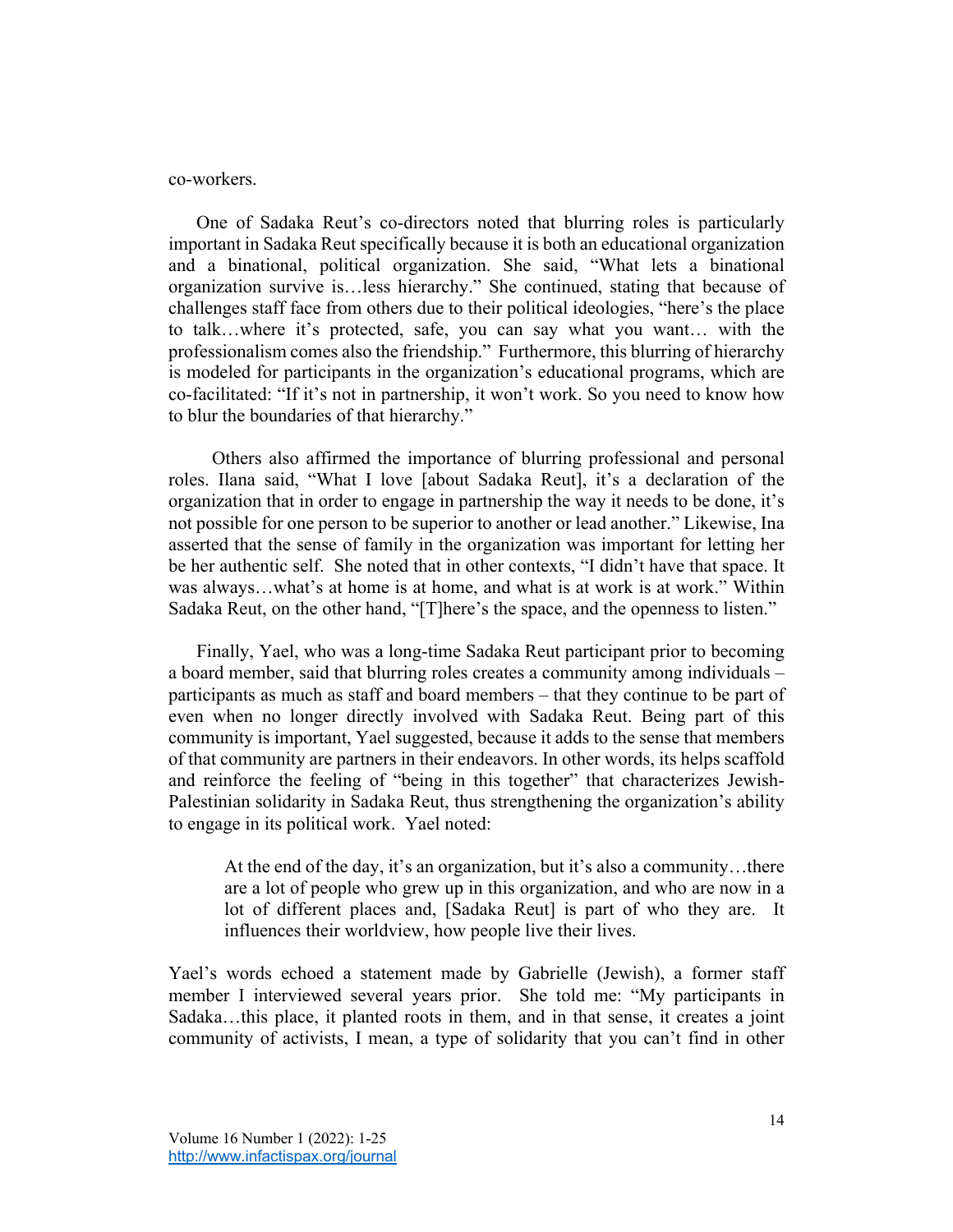places." The sense of community created in Sadaka Reut through its emphasis on relationships rather than hierarchy, in other words, enables a strong and long-lasting solidarity to be established not only among the staff, but also among participants in the organization.

#### **Internal solidarity and external engagement**

The previous pages illustrate how Sadaka Reut works to cultivate solidarity among Jews and Palestinians within the organization. This serves as a form of prefigurative politics, modeled and normalized for participants in the organization's programs as well as exemplifying Jewish-Palestinian interactions among the staff. Further, it unifies Sadaka Reut staff and board members in a way that allows them to act in a consistent way when engaging with external actors not ideologically aligned with the organization. More specifically, unity among staff and confidence in the values the organization stands for allows for using certain strategies with external actors even as these strategies may seem contradictory to the organization's values – but ultimately that serve the purpose of recruiting participants, thus enabling Sadaka Reut to thrive and potentially to scale its work.

The significance of Sadaka Reut's prefigurative strategies is exemplified in a comment Ameena made about needing to dialogue with her co-facilitator about challenging issues before engaging with their program participants:

I need to know [how she feels], so that I'm not in a situation where I'm surprised each time anew...So, I know what she's going to say, and she knows what I'm going to say. And when she and I aren't surprised [by one another], then also in front of the group [of participants] it gives them a chance to understand, ok, we're engaged in partnership but it's possible to not agree about everything.

Ameena's quote illustrates how the culture of openness within Sadaka Reut enables staff to develop what Ilana told me is necessary for the organization to achieve its goals: "the most basic thing, a set of shared values." Because of a unified understanding of these values *within* the organization, staff and board members can engage with external actors in ways that are palatable to those who may not share Sadaka Reut's ideology, such as school administrators or Ministry of Education officials. For example, several staff members spoke about "muting" the language they use when engaging with institutional actors or, in the words of one staff member, "walking the razor's edge" with the framing they use, given the politicized nature of terminology related to their work. This emphasizes the significance of a uniform understanding with Sadaka Reut that such "muting" is strategic rather than reflective of a value shift. For instance, citizens of Israel who are of Palestinian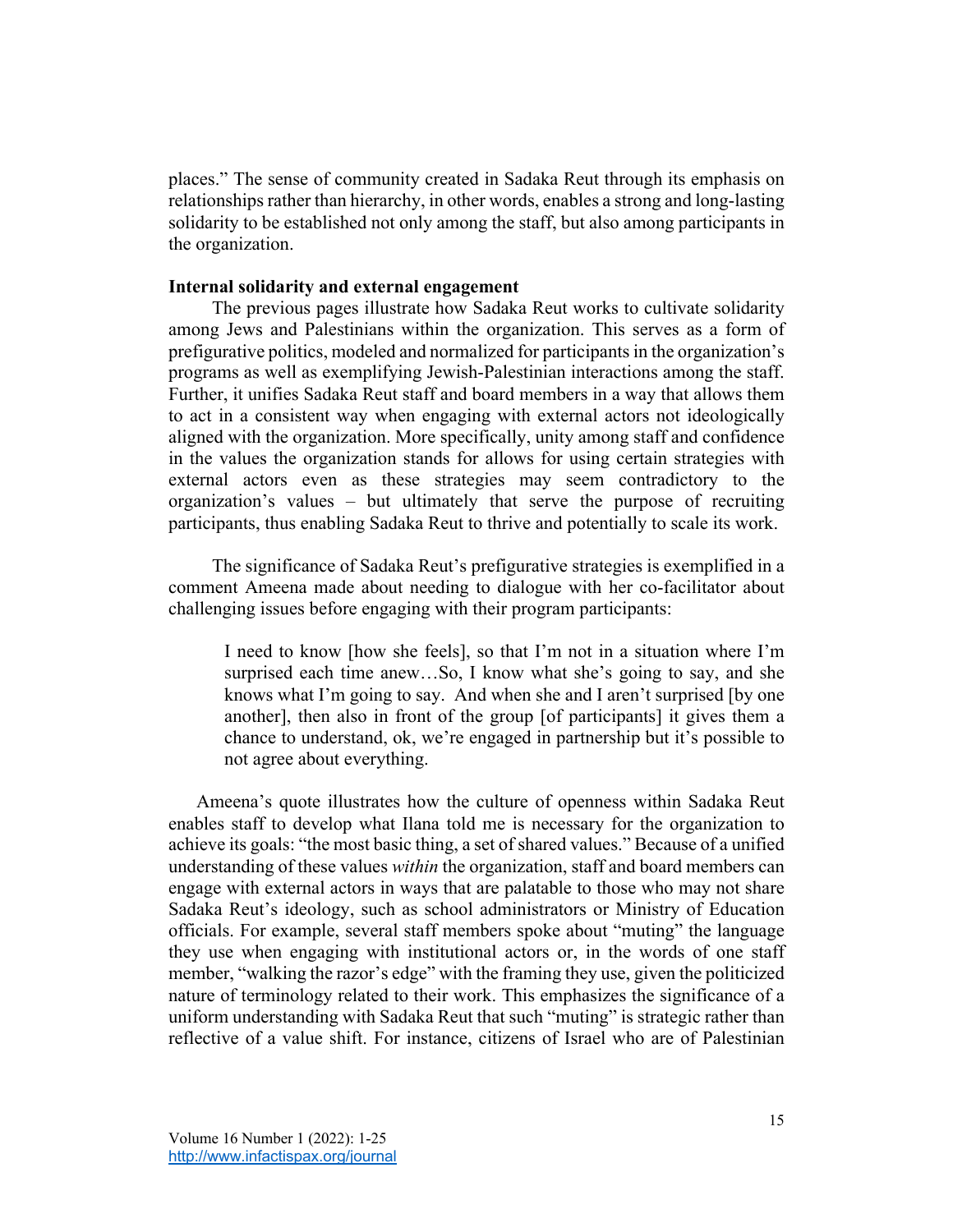descent are referred to as "Palestinians" within Sadaka Reut, because is how most individuals in this group identify; however, in meetings with external actors, staff often use the term "Arab" or "Israeli Arab" (the official designation of this group). Likewise, instead of discussing Sadaka Reut's focus on Jewish-Palestinian solidarity, staff often frame Sadaka Reut's educational work as focused on universal values such as human rights. As one staff member put it, "You don't lie…but there's depth [that isn't addressed]" in how Sadaka Reut presents itself externally.

The success of Sadaka Reut's use of seemingly contradictory strategies when navigating relationships with state and other educational actors manifests in the organization's ongoing ability to work with groups reflecting the Israeli mainstream. Sadaka Reut regularly holds one-day workshops in Israeli public schools; staff also give presentations in schools to recruit participants for Sadaka Reut's programs, and they run programs for students at Israeli universities. More significantly, in recent years the organization has established an ongoing partnership with a program of the Israeli Scouts, which holds what can be characterized as a mainstream Zionist ideology. Participants in the Scouts' program join participants in Sadaka Reut's leadership program for high school graduates for the entirety of the year-long initiative, and as one of the coordinators of this program explained to me, the very existence of the partnership, as she sees it, has resulted in the development of a critical consciousness not only among Scout participants but also among the staff who work with Sadaka Reut counterparts to implement this program.

Sadaka Reut's capacity for building relationships with non-ideologically aligned actors is particularly important given Sadaka Reut's focus on education rather than explicitly on advocacy or protest. Given that the organization recruits participants from within schools, it must be able to engage *with* state actors and not only function in conflict with them (Tarlau, 2021). Sadaka Reut's approach thus provides a template by which other education-focused movement organizations can engage in both modeling change internally (among staff and for participants in educational programs), *and* in finding ways to engage externally with ideologically divergent actors.

#### **Confronting the limits of solidarity**

Despite Sadaka Reut's capacity to engage with external actors, it is worth further exploring the nuances inherent in use of strategic shifts in language and framing of goals when staff and/or board members engage with external actors. On the one hand, *because* of the development of a "binational consciousness" (in one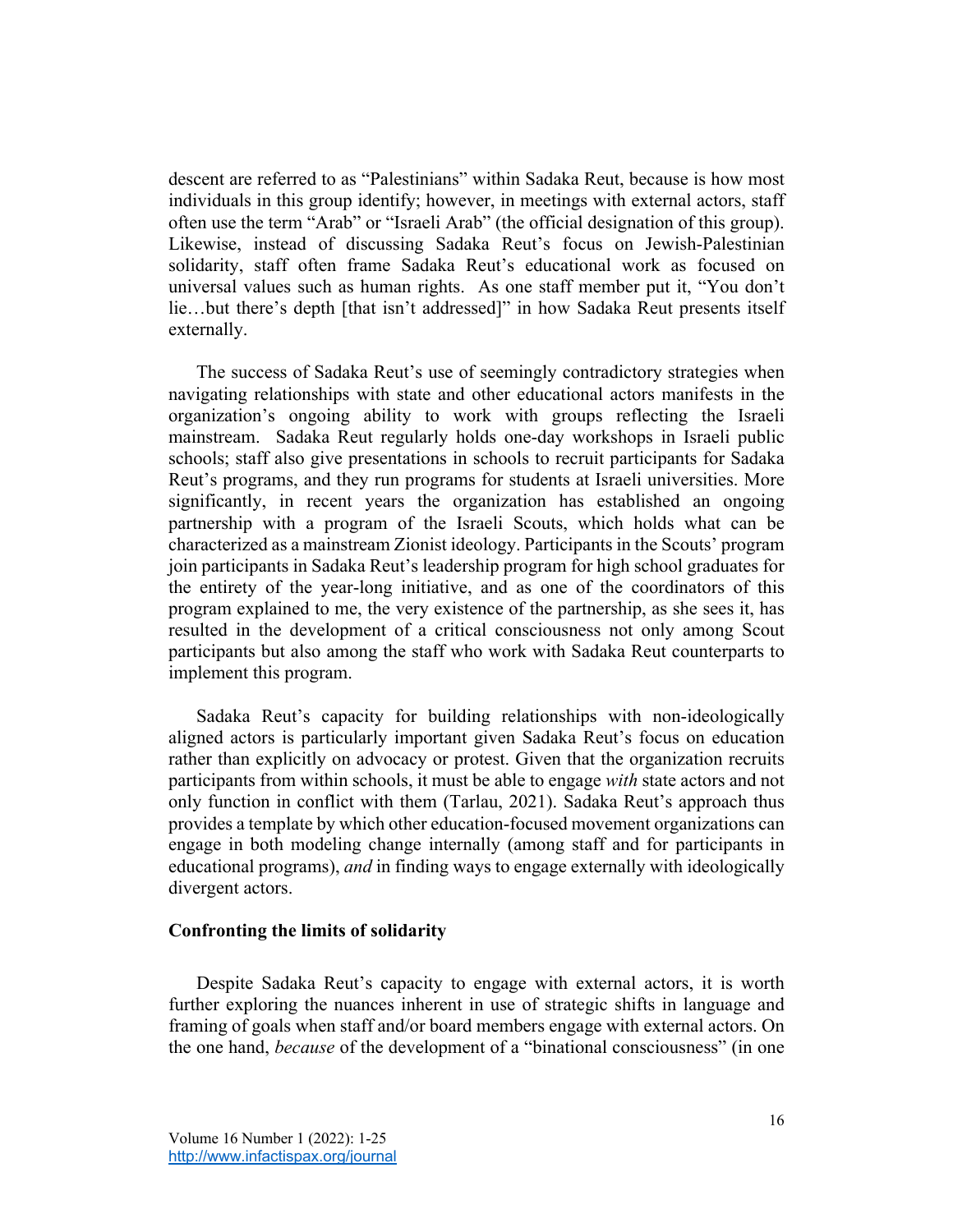staff member's words) that is jointly created among staff, Jews and Palestinians in Sadaka Reut feel that their shared values are strong; strategic tactics used as the basis for partnering with external actors are just that – tactics – and don't reflect compromised values. Therefore, Sadaka Reut can work with institutions or organizations that whose values stand in contrast with its own. On the other hand, the external framing Sadaka Reut uses privileges the status quo, rather than emphasizing the experiences and needs of Palestinian citizens: to use Scott Davies' (1999) words, it is framing that "holds resonance with the prevailing culture" (pp. 17) rather than its own values. In this sense, although the frame is used strategically and with full consent of all staff, as an organization working within an oppressive system, Sadaka Reut cannot fully transcend it. In other words: the paradox of Sadaka Reut's work as an organization engaged in social change is that its emphasis on internal solidarity stands in tension with its orientation towards outside actors. This is a tension that must be negotiated constantly in its work, particularly given its emphasis on modeling Jewish-Palestinian solidarity for participants as well as among staff and board members.

Moreover, it is important to note that even Sadaka Reut's internal aspirations are constrained by the socio-political context – most prominently in terms of achieving Arabic language equality, but also with respect to imbalances in staff tenure. In terms of the former: while Sadaka Reut makes a concerted effort to elevate Arabic and ensure its use within the organization, there is a clear disparity between desire and outcome. The disjuncture between *creating a space* for Arabic and the *actual use of Arabic* among Jewish staff raises questions about can be realistically expected in terms of linguistic equality. As Rula, a Palestinian staff member noted, both Hebrew and Arabic need to be equally utilized within the organization for there to be true partnership – suggesting that just having Arabic be (occasionally) present is not enough: "If we're talking about partnership, we need to speak both of the languages…and to flow from language to language. That's what needs to exist here." However, realistically, in a context where Jews in Israel receive little if any structured exposure to Arabic (and the language in fact is no longer an official language), equal usage is unlikely to happen. This raises the question: in a broader socio-political environment where Arabic is not valued, is simply being open to Arabic sufficient for creating an alternative within Sadaka Reut to what exists outside of it?

Similar questions arise with respect to discrepancies between Jews and Palestinians in terms of the length of their tenure as Sadaka Reut staff: as a whole, Palestinian staff members remain within the organization for much longer than Jewish counterparts who leave for other positions within a few years. Ameena, a long-time Palestinian staff member, suggested that the issue of Jewish staff leaving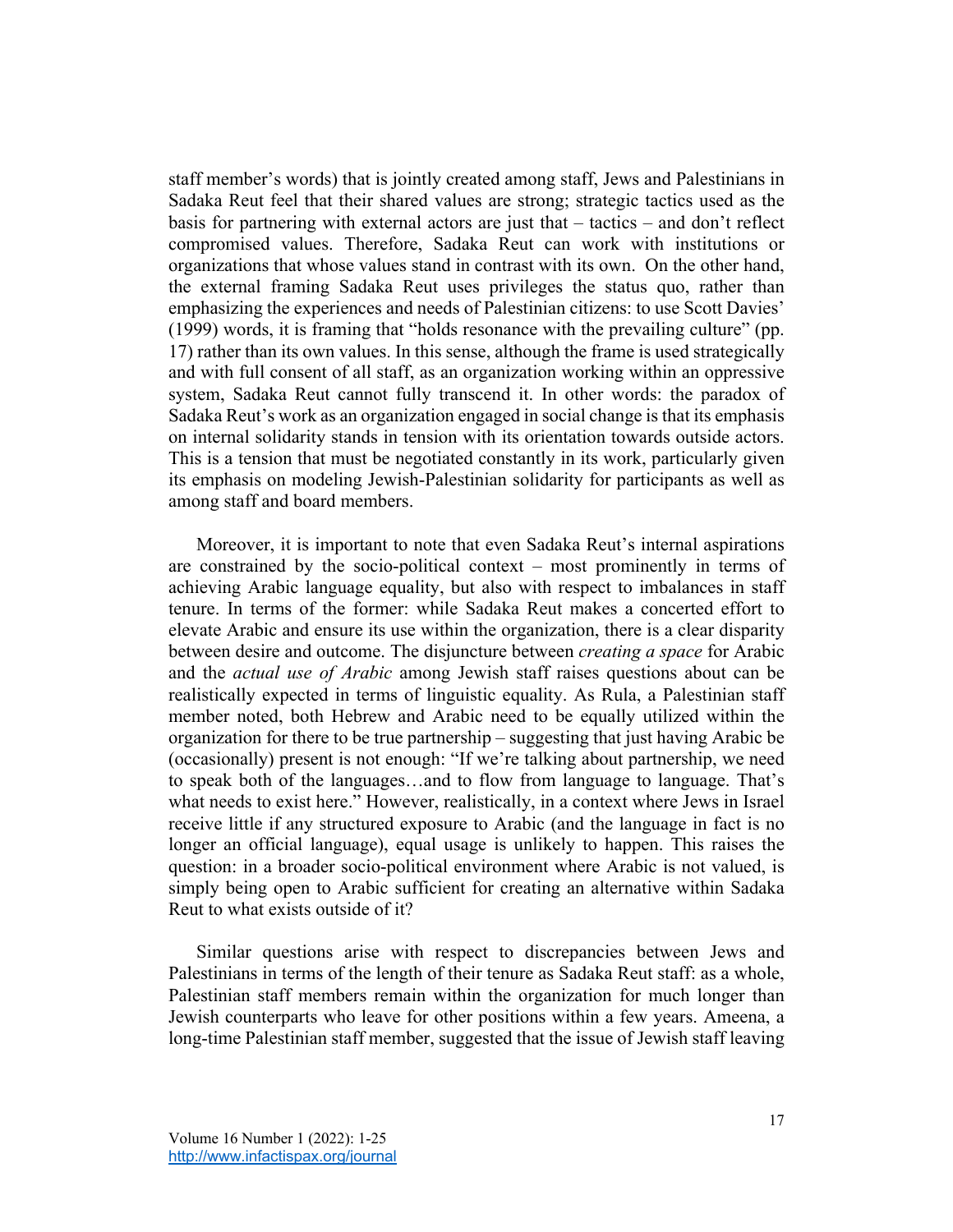after relatively short periods of time raises questions about their commitment to the organization and its values:

You see that the Jewish staff turns over and the Palestinians do not. And then you ask yourself, what's happening here?...There's *privilege* – they can allow themselves simply to take on a position, and…and then decide to leave...and that creates a crisis among the Palestinians – each time we start over getting to know new people, believing in them, and then suddenly they leave.

Greater turnover among part of the staff raises both a pedagogical challenge, in terms of modeling joint commitment to program participants, and a logistical one – specifically, the need to bring Jewish staff members in more often and build the internal solidarity necessary for successful external engagement. In both ways, it raises questions about the actual strength of Sadaka-Reut's solidarity and unified commitment to organizational values.

Discrepancies in staff tenure, as in Arabic use, can largely be explained by socio-political forces outside of Sadaka Reut. For instance, Jewish staff members have educational and/or professional options, in Israel and elsewhere, that are often not open to their Palestinian counterparts. Likewise, while Jewish and Palestinian Sadaka Reut staff are paid equal salaries, more lucrative positions are far more abundant for Jews than for Palestinians, making their departure to higher paid positions more likely. However, the discrepancies serve to highlight how even an organization such as Sadaka Reut, which tries to create an alternative to Israel's current socio-political reality in every way possible, is affected by that reality in ways that limit its ability to create a truly equitable partnership. In this case, it shapes the commitment that different groups of staff members feel they *can*, or that they *need*, to give to the organization.

Ultimately, these issues raise important questions about the potential for educational organizations engaging in prefigurative politics to be exemplars of the change they wish to see. Even in an organization like Sadaka Reut that models a culture of solidarity, attempts to create an alternative to Israel's current sociopolitical reality are affected by that reality – in ways that limit possibilities for creating a truly equitable partnership, and that therefore constrain possibilities for solidarity to fully emerge.

### **Discussion**

Sadaka Reut's example holds important implications, both theoretically and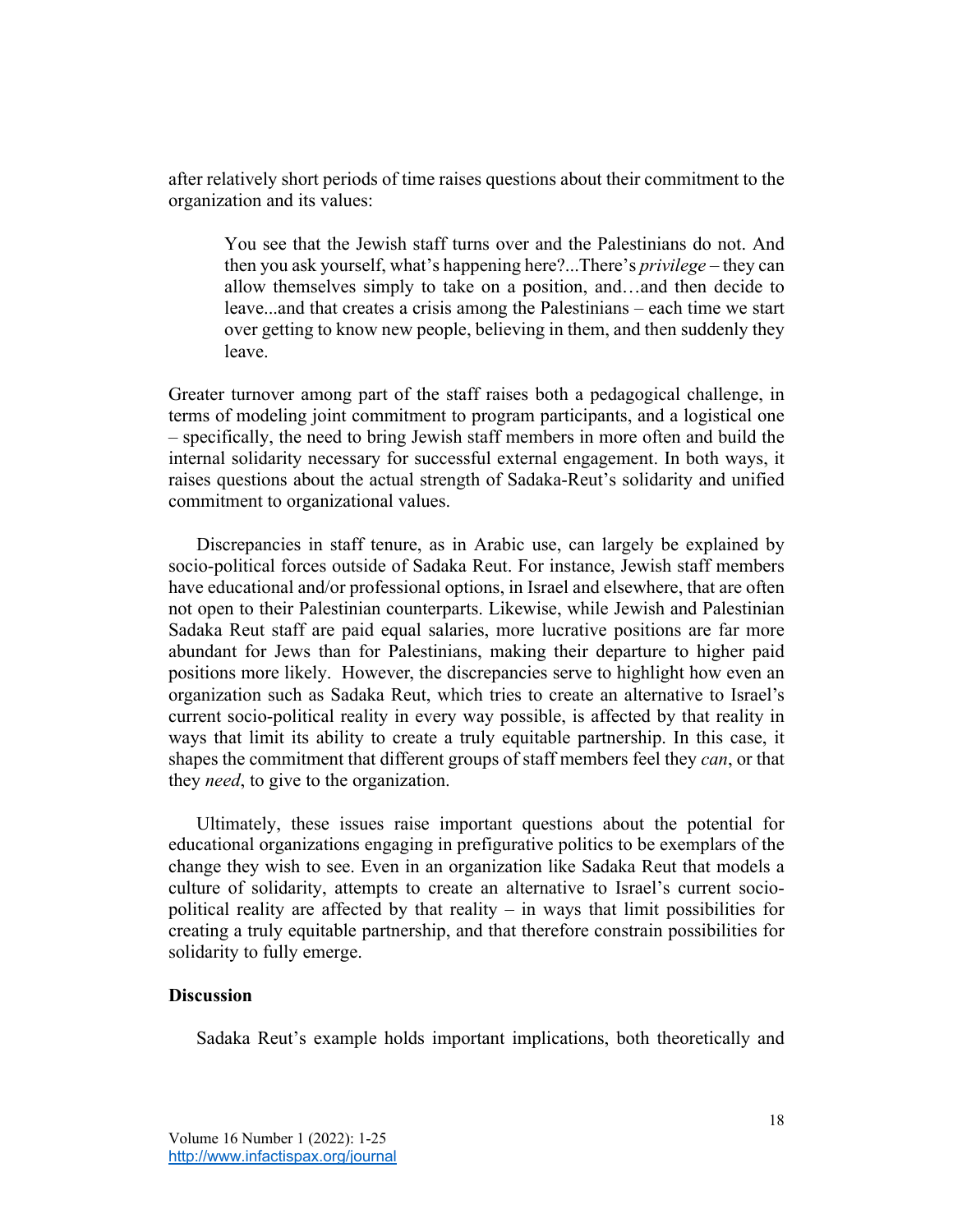practically, for education-focused organizations that are oriented towards social transformation. One significant implication has to do with our concept of *prefigurative politics* and what prefiguration entails. While Sadaka Reut prefigures an alternative to the status quo among its staff and board members, and also serves as a pedagogical tool for participants in its educational programs, as discussed above, its capacity to embody this alternative is constrained significantly by the environment within which it operates. To this end, Sadaka Reut's experience suggests that we might think about prefiguration as *aspirational* rather than as modeling an entirely different set of norms than those that are prevalent in a given socio-political context. Maelkelbergh (2009) argues that prefiguration consists of "everyday practices and processes of revolutionary change through doing in the present" or "the creation of alternatives in the here and now" (2011, p. 3). These definitions, like others in the literature, seem to take for granted that the act of prefiguration is equivalent to the future that actors envision. And yet, as Sadaka Reut's experience shows, prefiguration itself can be limited by the socio-political context within which it is enacted. This indicates that we might benefit from exploring prefiguration in a way that orients us towards understanding its possibilities and constraints, and as something that actors are striving toward, rather than having already accomplished. That is: we should explore prefiguration as a *process*, rather than as an outcome or product.

At the same time, Sadaka Reut serves as an example of how organizations can create binational solidarity across conflict lines and draw upon that solidarity to find strategies for engaging or even partnering with non-aligned, and sometimes ideologically opposed, actors. The same strategies that allow for Sadaka Reut staff to develop a strong sense of solidarity internally – particularly its culture of constant questioning and dialogue – provide a foundation for engaging in the challenging work of finding ways to frame its work in ways that will appeal to others and to deal with the inevitable tensions that arise in the context of ideological conflicts with external partners. This is no small feat in the context of an ongoing conflict, especially given that the goal of Sadaka Reut's work with external actors is to find ways of educating children in ways that challenge dominant narratives and the conflict-perpetuating beliefs that permeate Israeli society (Bar-Tal, Halperin & Oren, 2010).

It is also important to consider the significance of Sadaka Reut's approach as a hybrid political and educational organization. As discussed above, all the organization's prefigurative strategies – creating a culture of dialogue, normalizing Arabic use, and blurring hierarchies – are modeled pedagogically in its work with young people. And as I have written elsewhere (Ross, 2013, 2016, 2017), these approaches have led to a motivated cadre of Sadaka Reut alumni who are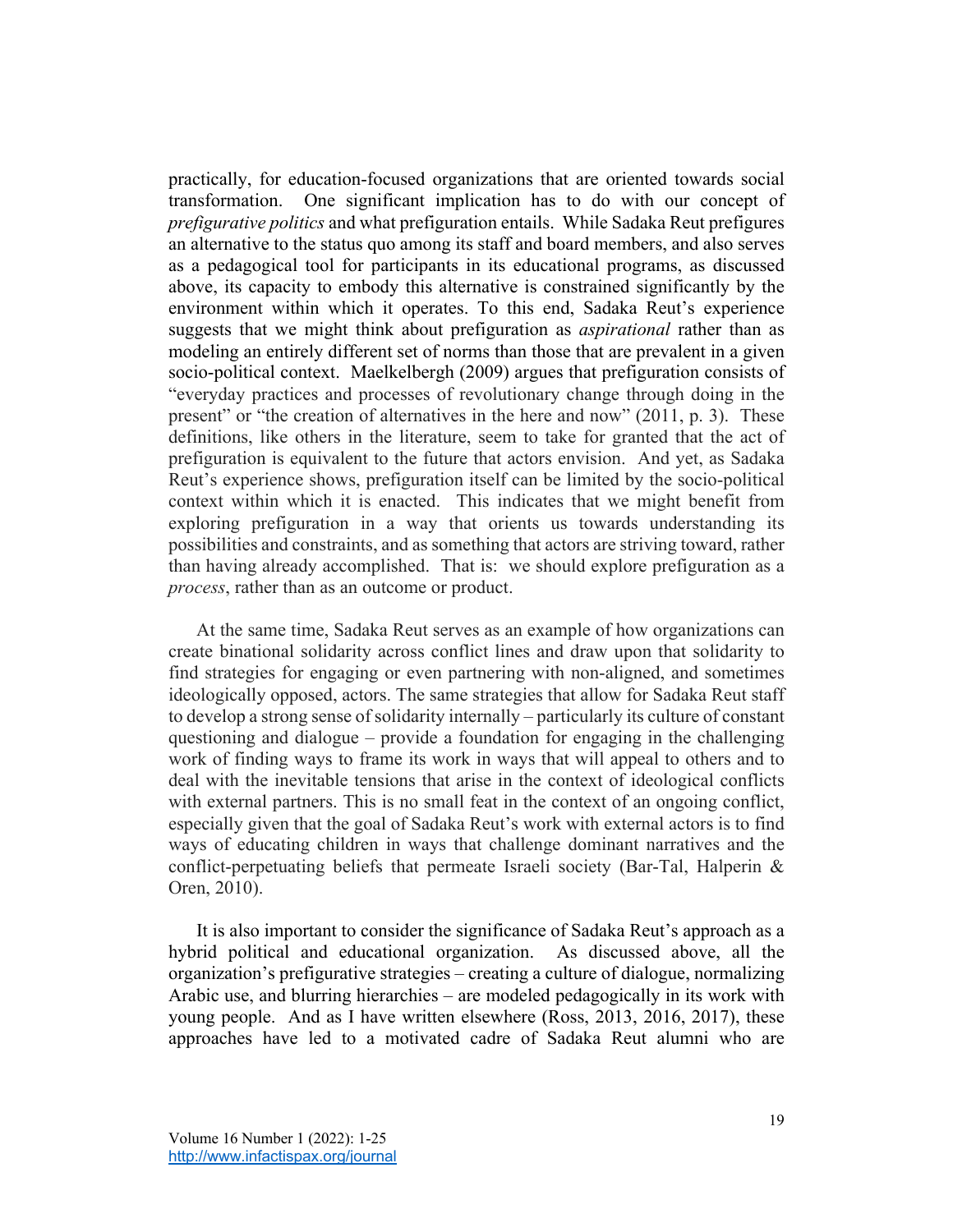themselves committed to engaging in social change and to different kinds of relationships, personal and professional, than those that are traditional in Israeli society. In other words, an important dimension of Sadaka Reut's prefigurative politics is its potential for diffusion (Yates, 2014). However, the *aspirational* nature of Sadaka Reut's prefiguration suggests that within the context of organizations committed to educating young people for change, it is important to focus work with young people not only on envisioning alternatives to the status quo, but also on considering strategies for building solidarity within structural constraints.

Finally, Sadaka Reut's navigation of relationships with government institutions, while challenging, also illustrates that for entities functioning within the framework of the Israeli state bureaucracy, it is not feasible to act in ways that are fully antagonistic to this system. Organizations committed to creating change through education and that are connected to formal education institutions must engage *with*  the system, even as their missions aim at changing it. While doing so may make social transformation more challenging, it also points to the potential of educationfocused SMOs to influence the system in the process, thus using the educational sphere to achieve their transformative goals.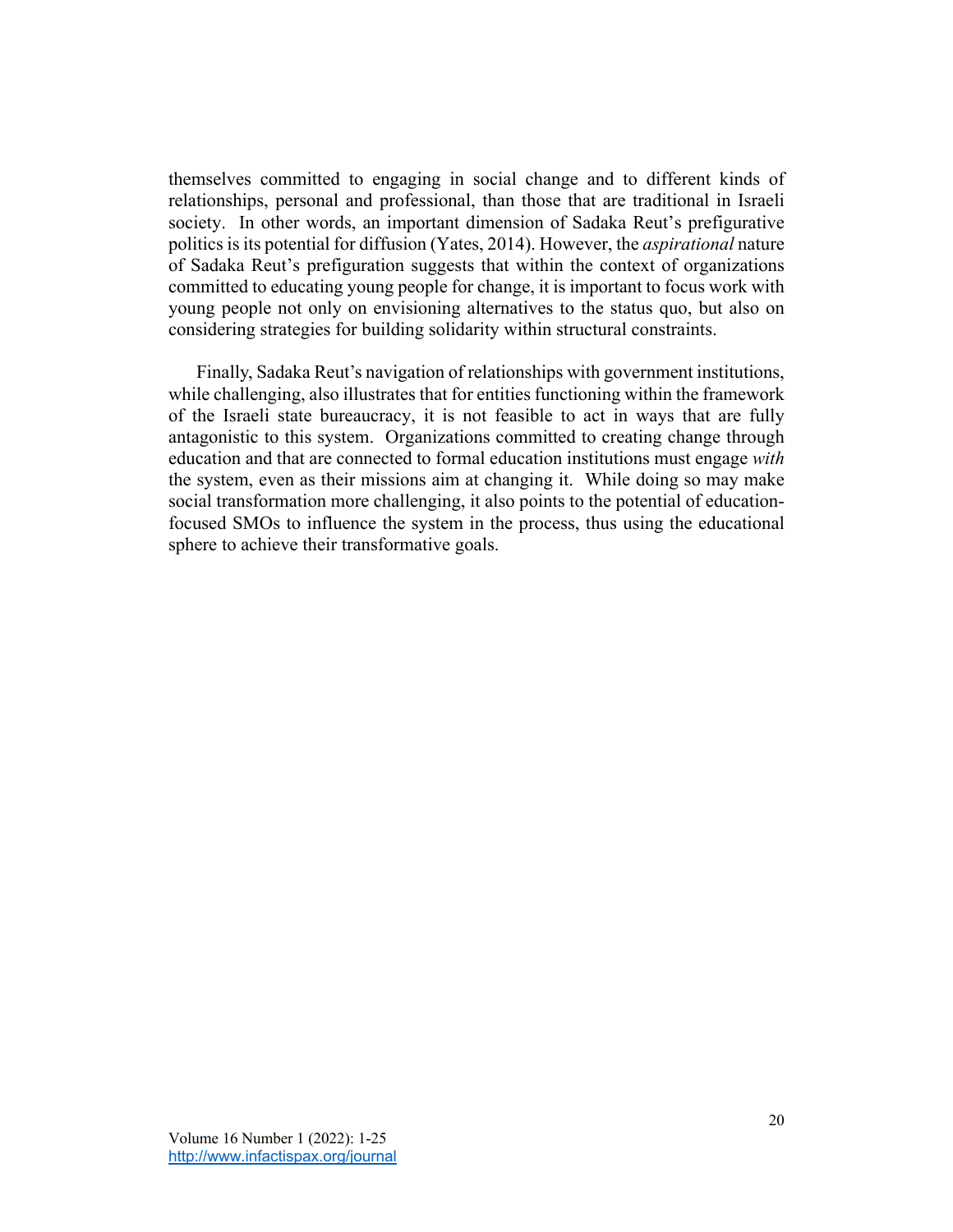#### **References**

- Ackerman, P., & Duvall, J. (2005). People Power Primed. *Harvard International Review*, *27*(2), 42-47.
- Amit, H. (2018). *A Queer Way Out: The Politics of Queer Emigration from Israel*. Albany: SUNY Press.
- Apple, M.W. (2000). Away with all teachers: The cultural politics of home schooling. *International Studies in Sociology of Education, 10*(1), 61-80.
- Bajaj, M., & Hantzopoulos, M. (Eds.). (2016). *Peace education: International perspectives*. Bloomsbury Publishing.
- Bajaj, M.,, Argenal, A., & Canlas, M. (2017). Socio-Politically Relevant Pedagogy for Immigrant and Refugee Youth." *Equity & Excellence in Education, 50*(3), 258-274.
- Hantzopoulos, M., & Bajaj, M. (2021). *Educating for Peace and Human Rights: An Introduction*. Bloomsbury Publishing.
- Bar-Tal, D. & Rosen, Y. (2009). Peace Education in Societies Involved in Intractable Conflicts: Direct and Indirect Models. *Review of Educational Research, 79*(2), 557-575.
- Bar-Tal, D., Halperin, E., & Oren, N. (2010). Socio-Psychological Barriers to Peace Making: The Case of the Israeli Jewish Society. *Social Issues and Policy Review, 4*(1), 63-109.
- Binder, A. (2009). *Contentious curricula: Afrocentrism and Creationism in American public schools.* Princeton: Princeton University Press.
- Boggs, C. (1977). Marxism, prefigurative communism, and the problem of workers' control. *Radical America, 11-12*(6-1), 99-122.
- Buhlungu, S. (2006). Rebels without a Cause of Their Own?: The Contradictory Location of White Officials in Black Unions in South Africa, 1973-94. *Current Sociology*, *54*(3), 427-451.
- Buhlungu, S. (2009). The Rise and Decline of the Democratic Organizational Culture in the South African Labor Movement, 1973 to 2000. *Labor Studies Journal*, *34*(1), 91-111.
- Bystzdzienski, J. M., & Schacht, S. P. (2001). Introduction. In J. M. Bystzdzienski & S. P. Schacht (Eds.), *Forging radical alliances across difference: Coalition politics for a new millennium* (pp. 1-17). Lanham, MD: Rowman & Littlefield.
- Carspecken, P. (2007). Reconstructive Analysis. *Blackwell Encyclopedia of Sociology, Volume VII*, 3822-3825.
- Carspecken, P. (2008). Reconstructive Analysis. *Sage Encyclopedia of Qualitative Research,* 740-743.
- Cohen, S. (2019). *Doves among hawks: Struggles of the Israeli peace movements.*  (N. Lehrer & C. Schoch, Trans.). Oxford: Oxford University Press.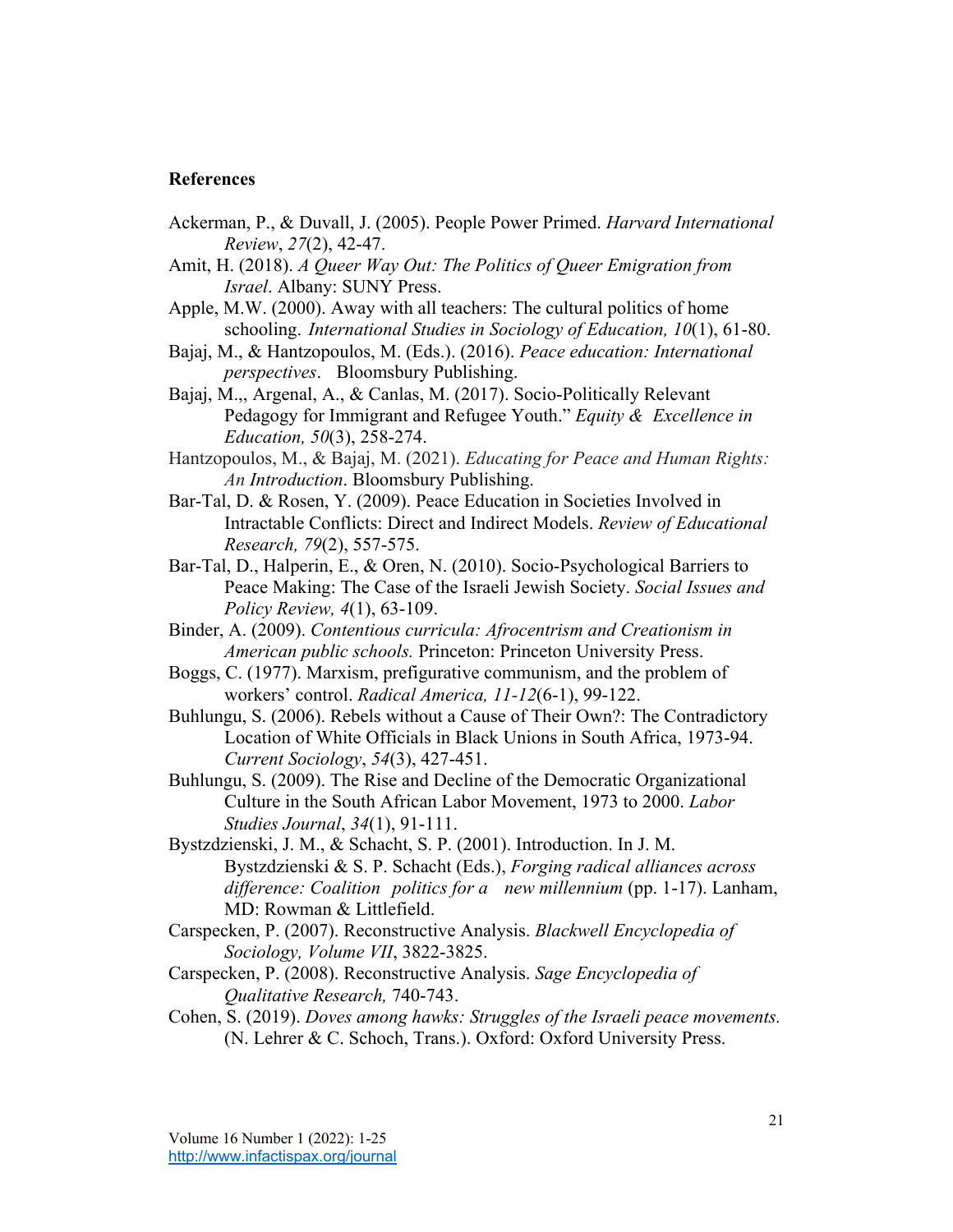- Coursen-Neff, Z. (2004). Discrimination against Palestinian Arab Children in the Israeli Educational System. *New York University Journal of International Law and Politics, 36*, 749-816.
- Davies, S. (1999). From Moral Duty to Cultural Rights: A Case Study of Political Framing in Education. *Sociology of Education, 72*(1), 1-21.
- della Porta, D. (Ed.). (2009). *Democracy in social movements*. Basingstoke, Hampshire: Palgrave Macmillan UK.
- della Porta, D. (2013). Democracy inside social movements. In D. A. Snow, D. Della Porta, B. Klandermans, & D. McAdam (Eds.), *The Wiley-Blackwell Encyclopedia of Social and Political Movements* (pp. 1-4). Malden, MA: Blackwell Publishing Ltd.
- Einwohner, R.L. ., Kaire, J., Sinclair-Chapman, V., Subramanian, M., Tormos, F., Weldon, L., Wright, J., & Wu, C. (2016). *Active Solidarity: Strategies for Transnational Political Cooperation in Contexts of Difference, Domination and Distrust*. West Lafayette, IN: Purdue University Working Group on Social Movements, Diversity, and Inclusion.
- Fetner, T. & Kush, K. (2007). Gay-Straight Alliances in High Schools. *Youth & Society, 20*(10), 1-17.
- Feuerverger, G. (2001). *Oasis of dreams: Teaching and learning peace in a Jewish-Palestinian village in Israel*. New York, London: Routledge.
- Finley, L.L. (2004). Teaching for Peace in Higher Education: Overcoming the Challenges to Addressing Structure and Methods. *OJPCR: The Online Journal of Peace and Conflict Resolution, 6*(1), 272-281.
- Fleischmann, L. (2016). Beyond paralysis: The reframing of Israeli peace activism since the Second Intifada. *Peace & Change*, *41*(3), 354-385.
- Gaskell, J. (2008). Learning from the women's movement about educational change. *Discourse: Studies in the Cultural Politics of Education, 29*(4), 437-449.
- Gawerc, M. 2012. *Prefiguring Peace: Israeli-Palestinian Peacebuilding Partnerships.* Lanham, MD: Lexington Books.
- Gawerc, M. (2016). Constructing a collective identity across conflict lines: Joint Israeli-Palestinian peace movement organizations. *Mobilization: An International Quarterly*, *21*(2), 193-212.
- Gawerc, M. (2017). Solidarity is in the heart, not in the field: joint Israeli– Palestinian peace movement organizations during the 2014 Gaza War. *Social Movement Studies*, *16*(5), 520-534.
- Gawerc, M. I. (2018). Building solidarity across asymmetrical risks: Israeli and Palestinian peace activists. In *Research in Social Movements, Conflicts and Change* (pp. 87-112). Emerald Publishing Limited.
- Hall-Cathala, D. (1990). *The peace movement in Israel, 1967-87*. New York: St. Martin's Press.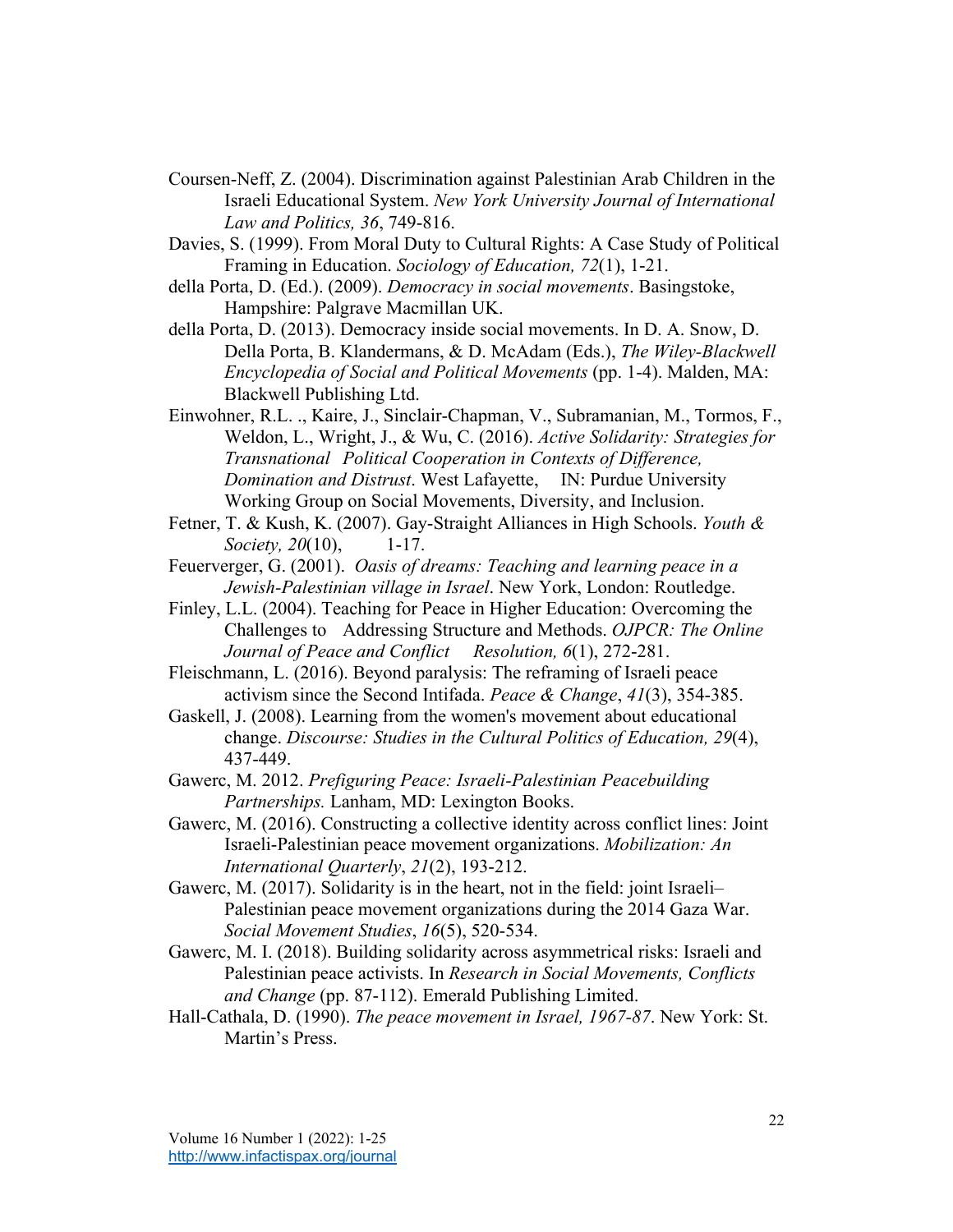- Hallward, M. C., & Shaver, P. (2012). War by other means or nonviolent resistance? Examining the discourses surrounding Berkeley's divestment bill. *Peace & Change*, *37*(3), 389-412.
- Hermann, T. (2009). *The Israeli peace movement: A shattered dream*. Cambridge: Cambridge University Press.
- Hewitt, L. (2011). Framing across differences, building solidarities: lessons from women's rights activism in transnational spaces. *Interface: A Journal For and About Social Movements, 3*(2): 65-99.
- Huag, C. (2013). Organizing Spaces: Meeting Arenas as a Social Movement Infrastructure between Organization, Network, and Institution. Organization Studies, 34(5-6), 705-732.
- Isaac, L.W., Jacobs, A.W., Kucinskas, J., & McGrath, A.R. 2020. Social movement schools: sites for consciousness transformation, training, and prefigurative social development. *Social Movement Studies, 19*(2), 160- 182.
- Jenkins, T. (2016). Transformative Peace Pedagogy: Fostering a Reflective, Critical, and Inclusive Praxis for Peace Studies. *In Factis Pax, 10*(1): 1-7.
- Kamber, T. (2002). *From Schoolhouse to Statehouse: Community Organizing for Public School Reform*. New York, NY: National Center for Schools and Communities.
- Kew, D. (2016). *Civil society, conflict resolution, and democracy in Nigeria.* Syracuse, NY: Syracuse University Press.
- Leach, D. K. (2009). An Elusive "We": Antidogmatism, Democratic Practice, and the Contradictory Identity of the German Autonomen. *American behavioral scientist*, *52*(7), 1042-1068.
- Leach, D. K. (2013). Prefigurative politics. *The Wiley-Blackwell encyclopedia of social and political movements*, 1004-1006.
- Levitsky, S. R. (2007). Niche activism: Constructing a unified movement identity in a heterogeneous organizational field. *Mobilization: An International Journal*, *12*(3), 271-286.
- Lincoln, Y.S. & Guba, E.G. (1985). *Naturalistic inquiry*. Thousand Oaks, CA: SAGE Publications.
- Lopez, M. E. (2003). *Transforming Schools Through Community Organizing: A Research Review*. Cambridge, MA: Harvard Family Research Project.
- Maeckelbergh, M. (2009.) Reinventing democracy. Red Pepper. Accessed from: http://www.redpepper.org.uk/Reinventing-democracy/
- Maeckelbergh, M. (2011). Doing is believing: prefiguration as strategic practice in the alterglobalization movement. *Social Movement Studies, 10*(1), 1–20.
- Marx, G. T., & Useem, M. (1971). Majority involvement in minority movements: Civil rights, abolition, untouchability. *Journal of Social Issues*, *27*(1), 81- 104.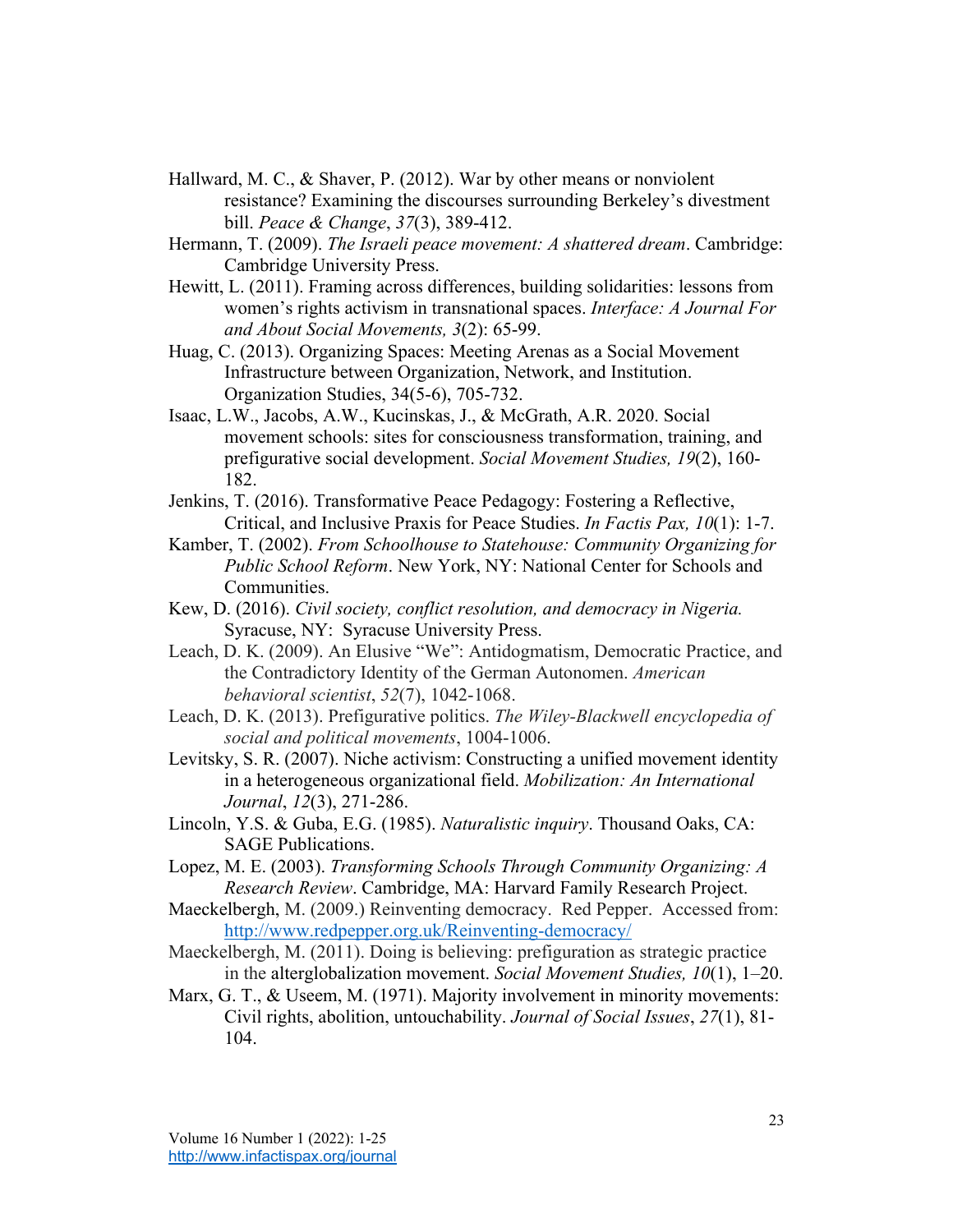- Melucci, A. (1998). Getting involved: Identity and mobilization in social movements. *International Social Movement Research*, *1*, 329-348.
- Minkoff, D. C. (2002). The emergence of hybrid organizational forms: Combining identity-based service provision and political action. *Nonprofit and voluntary sector quarterly, 31*(3), 377-401.
- Niesz, T., Korora, A., Burke Walkuski, C., & Foot, R. (2018). Social movements and educational research: Toward a united field of scholarship. *Teachers College Record*, *120*(3), 1-41.
- Nepstad, S. E. (2004). Persistent resistance: Commitment and community in the Plowshares movement. *Social Problems*, *51*(1), 43-60.
- Oakes, J., Rogers, J., Blasi, G., & Lipton, M. (2008). Grassroots Organizing, Social Movements, and the Right to High-Quality Education. *Stan. JCR & CL*, *4*, 339-341.
- Pizmony-Levy, O. & Saraisky, N.G. (2016). *Who Opts Out and Why? Results from a National Survey on Opting Out of Standardized Tests*. Teachers College.
- Pizmony-Levy, O. & Cosman, B. (2017). *How Americans View the Opt Out Movement*. Teachers College.
- Polletta, F. (2012). *Freedom is an endless meeting: Democracy in American social movements*. Chicago: University of Chicago Press.
- Rabinowitz, D. (2001). The Palestinian Citizens of Israel, the Concept of Trapped Minority and the Discourse of Transnationalism in Anthropology. *Ethnic and Racial Studies, 24(1), 64-85.*
- Rouhana, N. (1997). *Palestinian Citizens in an Ethnic Jewish State: Identities in Conflict.* New Haven: Yale University Press.
- Rupp, L.J. & Taylor, V. (1999). Forging feminist identity in an international movement: a collective identity approach to twentieth-century feminism. *Signs: Journal of Women in Culture and Society, 24*(2): 363- 386.
- Saban, I., & Amara, M. (2002). The status of Arabic in Israel: Reflections on the power of law to produce social change. *Israel Law Review*, *36*(2), 5-29.
- Shafir, G. & Peled, Y. (1998). The Dynamics of Citizenship in Israel and the Israeli-Palestinian Peace Process. In G. Shafir (Ed.,), *The Citizenship Debates* (pp. 251-262). Minneapolis: University of Minnesota Press.
- Steans, J. (2007). Negotiating the politics of difference in the project of feminist solidarity. *Review of International Studies*, 33(4), 729-743.
- Stevens, M. (2001). *Kingdom of children: Culture and controversy in the homeschooling movement*. Princeton, NJ: Princeton University Press.
- Tarlau, R. (2021). Contentious Cogovernance and Prefiguration: A Framework for Analyzing Social Movement–State Relations in Public Education. *Educational Researcher,* 0013189X2110234.